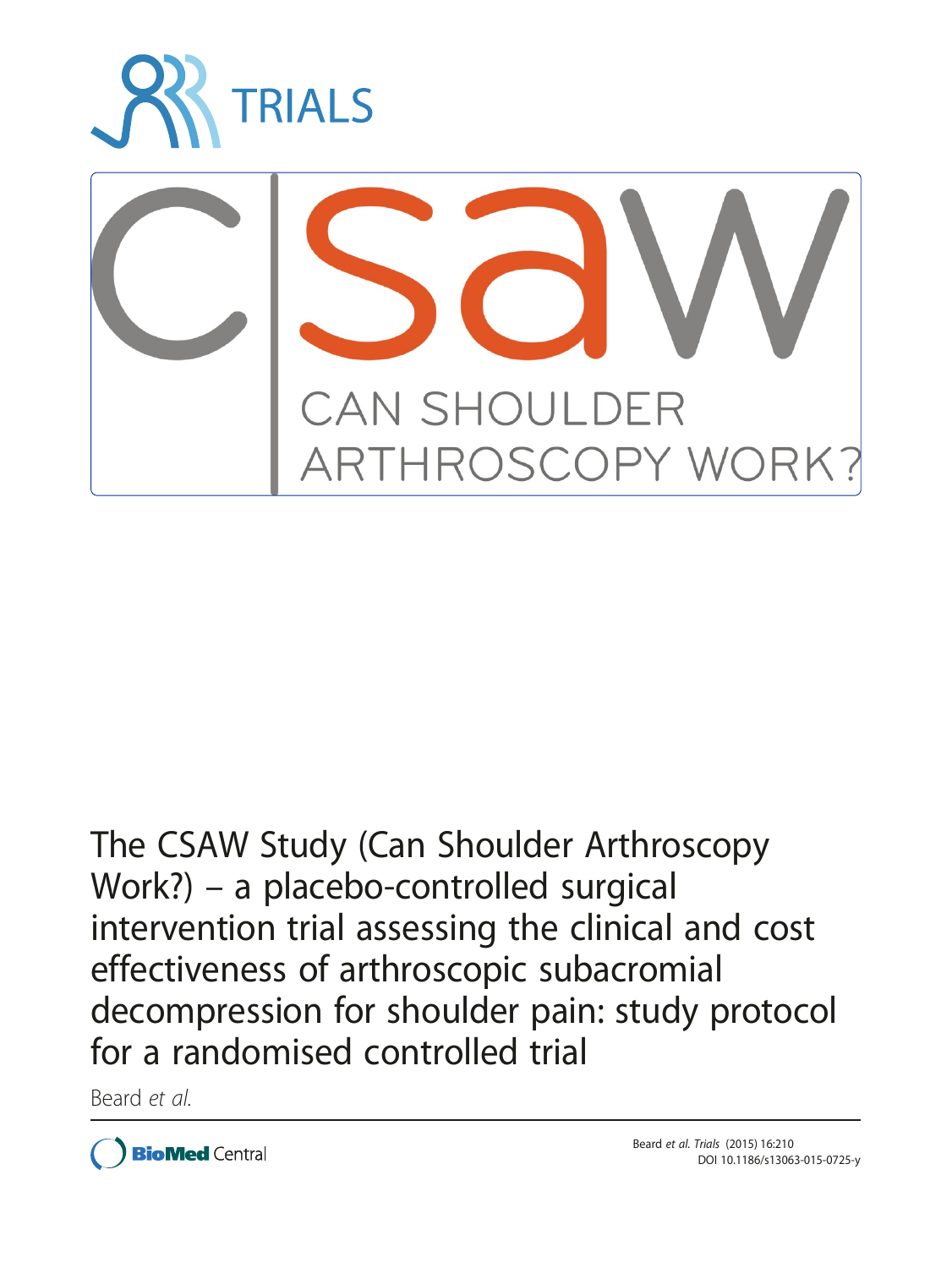# **STUDY PROTOCOL CONSUMING THE CONSUMING OPEN ACCESS**





# The CSAW Study (Can Shoulder Arthroscopy Work?) – a placebo-controlled surgical intervention trial assessing the clinical and cost effectiveness of arthroscopic subacromial decompression for shoulder pain: study protocol for a randomised controlled trial

David Beard<sup>1\*</sup>, Jonathan Rees<sup>1</sup>, Ines Rombach<sup>1</sup>, Cushla Cooper<sup>1</sup>, Jonathan Cook<sup>1</sup>, Naomi Merritt<sup>1</sup>, Alastair Gray<sup>2</sup> , Stephen Gwilym<sup>1</sup>, Andrew Judge<sup>1</sup>, Julian Savulescu<sup>3</sup>, Jane Moser<sup>1</sup>, Jenny Donovan<sup>4</sup>, Marcus Jepson<sup>4</sup> , Caroline Wilson<sup>4</sup>, Irene Tracey<sup>5</sup>, Karolina Wartolowska<sup>1</sup>, Benjamin Dean<sup>1</sup>, Andrew Carr<sup>1</sup> and the CSAW Study Group

# Abstract

**Background:** Arthroscopic subacromial decompression (ASAD) is a commonly performed surgical intervention for shoulder pain. The rationale is that removal of a bony acromial spur relieves symptoms by decompressing rotator cuff tendons passing through the subacromial space. However, the efficacy of this procedure is uncertain. The objective of this trial was to compare the efficacy and cost-effectiveness of ASAD in patients with subacromial pain using appropriate control groups, including placebo intervention.

Methods/Design: The trial is a three-group, parallel design, pragmatic, randomised controlled study. The intervention content for each group (ASAD, active monitoring with specialist reassessment (AMSR) and investigational shoulder arthroscopy only (AO)) enables assessment of (1) the efficacy of the surgery against no surgery; (2) the need for a specific component of the surgery—namely, removal of the bony spur; and (3) quantification of the placebo effect. Concealed allocation was performed using a 1:1:1 randomisation ratio and using age, sex, baseline Oxford Shoulder Score (OSS) and centre as minimisation criteria. The primary outcome measure is the OSS at 6 months post randomisation. A total of 300 patients recruited over 24 months from a minimum of 14 UK shoulder units over 24 months were required to detect a difference of 4.5 points on the OSS (standard deviation, 9) with 90% power and to allow for 15% loss to follow-up. Secondary outcomes include cost-effectiveness, pain, complications and patient satisfaction. A substantial qualitative research component is included. The primary analysis will be conducted on the modified intention-to-treat analysis. Sensitivity analysis will be used to assess the robustness of the results with regard to the underlying assumptions about missing data using multiple imputation.

(Continued on next page)

\* Correspondence: [david.beard@ndorms.ox.ac.uk](mailto:david.beard@ndorms.ox.ac.uk) <sup>1</sup>

Full list of author information is available at the end of the article



© 2015 Beard et al.; licensee BioMed Central. This is an Open Access article distributed under the terms of the Creative Commons Attribution License [\(http://creativecommons.org/licenses/by/4.0\)](http://creativecommons.org/licenses/by/4.0), which permits unrestricted use, distribution, and reproduction in any medium, provided the original work is properly credited. The Creative Commons Public Domain Dedication waiver [\(http://creativecommons.org/publicdomain/zero/1.0/](http://creativecommons.org/publicdomain/zero/1.0/)) applies to the data made available in this article, unless otherwise stated.

Nuffield Department of Orthopaedics, Rheumatology and Musculoskeletal Sciences, The Botnar Research Centre, University of Oxford, Headington, Oxford OX3 7LD, UK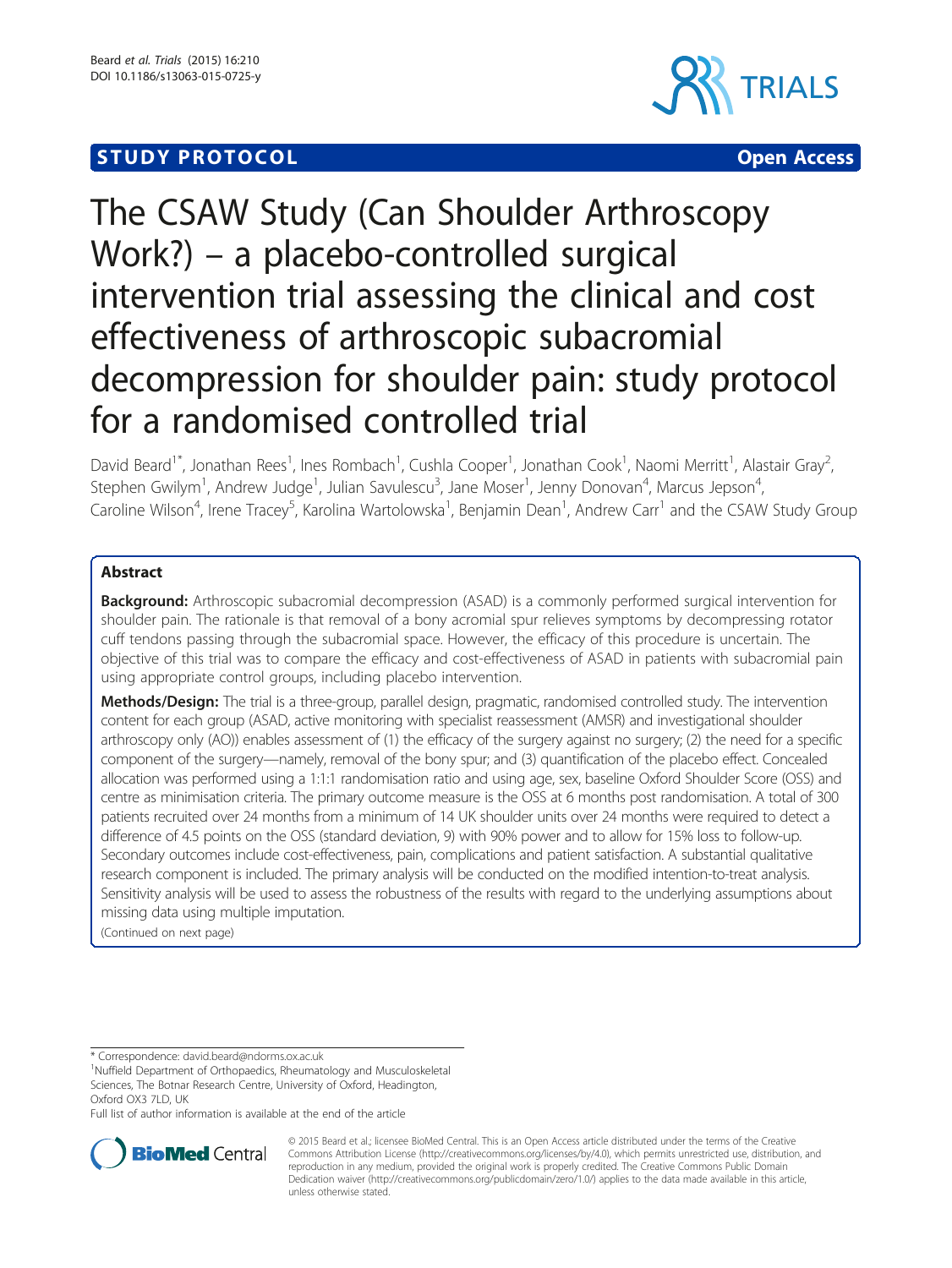# (Continued from previous page)

Discussion: This trial uses an innovative design to account for the known placebo effects of surgery, but it also will delineate the mechanism for any benefit from surgery. The investigational AO group is considered a placebo intervention (not sham surgery), as it includes all components of subacromial decompression except the critical surgical element. Some discussion is also dedicated to the challenges of conducting placebo surgery trials.

Trial registrations: UK Clinical Research Network UKCRN12104. Registered 22 May 2012. International Standard Randomised Controlled Trial [ISRCTN33864128.](http://www.controlled-trials.com/ISRCTN33864128) Registered 22 June 2012. ClinicalTrials.gov [NCT01623011](http://www.clinicaltrials.gov/NCT01623011). Registered 15 June 2012.

Keywords: Acromion, Arthroscopy, Placebo, Randomise, Sham, Shoulder, Trial, Waiting list

# **Background**

The prevalence of shoulder complaints in the United Kingdom is estimated to be 14%, with 1% to 2% of adults consulting their general practitioner annually regarding new-onset shoulder pain [[1\]](#page-15-0). Rotator cuff pathology, including rotator cuff tears and subacromial pain, reportedly accounts for up to 70% of shoulder pain problems [[2\]](#page-15-0). Other common causes of shoulder pain include frozen shoulder, calcific tendonitis and osteoarthritis (OA).

Painful shoulders pose a substantial socioeconomic burden. Disability of the shoulder can impair ability to work or perform household tasks [[3\]](#page-15-0) and can result in time off work [\[4\]](#page-15-0). Shoulder problems account for 2.4% of all general practitioner consultations in the United Kingdom [[5\]](#page-15-0) and 4.5 million visits to physicians annually in the United States [\[6](#page-15-0)]. With the exception of fractures and traumatic rotator cuff tears, most shoulder pain problems are treated initially with conservative care. In some patients with persistent symptoms, surgery may be required. More than 300,000 surgical repairs for rotator cuff pathologies are performed annually in the United States, and the annual financial burden of shoulder pain management in the United States has been estimated to be US\$3 billion [\[7\]](#page-15-0).

Subacromial pain is the most frequent cause of shoulder problems in the general population. An anatomic aetiology has been proposed whereby mechanical contact occurs between the rotator cuff tendons and the overlying acromion and coracohumeral ligament. Subacromial pain and rotator cuff tears are associated with progressive change in the shape of the acromion, with 'spurs' forming at its anteroinferior margin. Evidence suggests spurs develop which narrow the subacromial space, thereby making physical contact more likely, particularly in certain positions of the arm (known as a 'painful arc'), and resulting in inflammation [[8,9\]](#page-15-0). This is sometimes referred to as *impingement*. However, this term suggests a definitive mechanism of the pain, and conflicting theories indicate that such mechanisms do not fully explain all shoulder pain. For the purposes of the present study, we will continue to refer to this as subacromial pain.

A high proportion of patients with subacromial pain respond to conservative treatment alone [\[10\]](#page-15-0). The most frequent indications for surgery are persistent and severe pain combined with functional restrictions that are resistant to conservative measures. Some reports suggest that surgery may be no more effective than physiotherapy in the relief of pain after variable attempts at conservative care. Contradicting these reports are cohort studies describing good outcome after surgery [\[11,12\]](#page-15-0). The most common surgical intervention for subacromial pain is a subacromial decompression (SAD), which can be performed using an arthroscopic SAD (ASAD) approach. An assessment of the cost of treatment of impingement also suggested that the addition of surgery, in comparison to exercise treatment alone, is not cost-effective [[13](#page-15-0)].

Further research should aim to identify whether removal of subacromial spurs associated bursa and release of the coracoacromial ligament is beneficial, which would thereby help to rationalise surgical treatment.

# Rotator cuff tears

One possible cause of subacromial pain is a rotator cuff tear. The term *rotator cuff tear* refers to structural failure and tissue disruption in at least one of the four muscles and tendons that form the rotator cuff. Any tear that involves rotator cuff disruption that does not extend all the way through the tendon is termed a *partial* thickness tear (PTT). PTTs are more prevalent than fullthickness tears [\[14](#page-15-0)]. Information is lacking regarding the risk of progression of PTTs to full-thickness tears, although it is suggested that lesions involving more than 50% of the thickness of the cuff are at risk of progression in the long term [[15](#page-15-0)]. The management of PTTs is controversial, and patients with PTTs have commonly been treated conservatively. If the symptoms fail to resolve with conservative treatment, then ASAD might be beneficial. Favourable results have been reported following debridement of PTT in association with ASAD [[16\]](#page-15-0).

#### Subacromial decompression surgery

It is widely assumed that arthroscopic SAD (ASAD) has some therapeutic benefit. This assumption is based on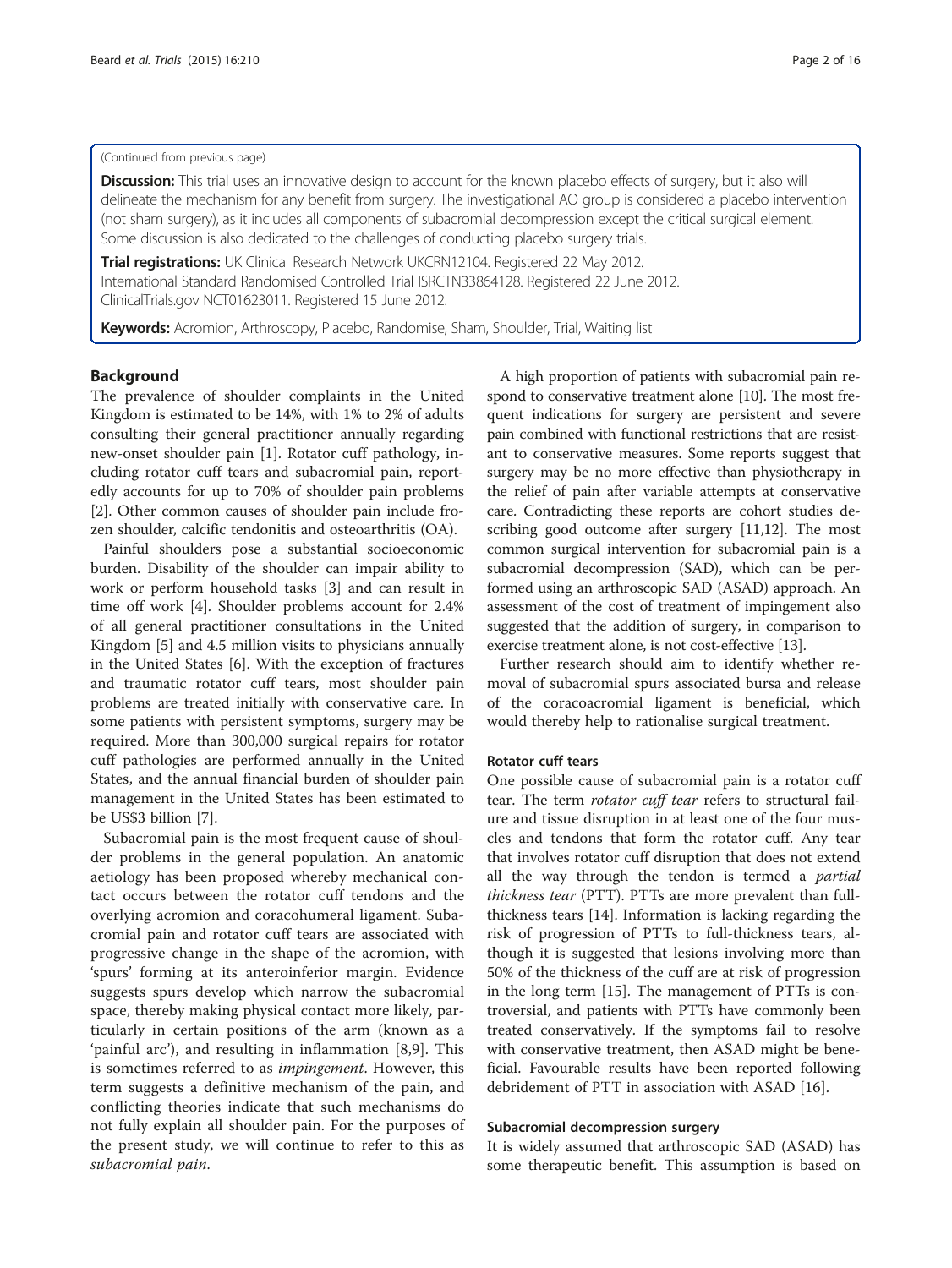the belief that much of the pain and symptoms of subacromial pain is due to mechanical contact between the upper surface of the rotator cuff tendons and the undersurface of the acromion. This pain is also thought to be associated with inflammation of the intervening subacromial bursa.

ASAD has been performed for the treatment of subacromial pain and rotator cuff disease for the last 35 years. The number of ASADs performed by orthopaedic surgeons has increased significantly over time, a fact made remarkable by the absence of any compelling or concrete evidence in support of the procedure. A 254% increase between 1996 and 2006 (from 29.9 to 102.2 per 100,000 people per year) in use of the procedure in New York State was reported, with only a 74% increase in orthopaedic surgery overall and a 475% increase (from 3.3 to 19.0 per 100,000 people per year) in use of the procedure in Olmsted County, Minnesota, in the 25 years leading up to 2005 [[17,18\]](#page-15-0). Although both studies showed a significant increase in use of the procedure, the New York State surgeons performed over five times as many decompressions per capita as their colleagues in Rochester, Minnesota.

The introduction of less invasive arthroscopic techniques accounts for some of the overall increased rate of surgery, but it does not explain the geographic variation. Patient and disease characteristics have not changed over time, and there is a growing concern that this procedure is being overused. Observational studies of ASAD show positive results in terms of pain reduction and functional outcome, with high patient satisfaction rates. However, equally good outcomes have been noted in two studies in which researchers followed patients who had arthroscopic rotator cuff debridement or open rotator cuff repair in the absence of SAD [\[19,20](#page-15-0)]. Furthermore, comparative studies of ASAD versus nonoperative treatment options, such as physiotherapy, have not shown any significant difference in outcomes between the two treatment modalities [\[21](#page-15-0)-[26\]](#page-15-0). There are a number of studies in which investigators have tried to assess the effectiveness of SAD in comparison with a control. In an important, recently reported randomised controlled trial (RCT), ASAD plus subacromial bursectomy was compared with bursectomy alone, and the researchers reported no significant difference in clinical outcomes between the two groups. This finding suggests that removing acromial spurs might not be necessary [[27\]](#page-15-0).

Such studies support the theory that undergoing a surgical intervention for subacromial pain carries a significant placebo effect and that removal of the subacromial spur of bone may not be necessary. Unfortunately, no RCTs have been performed on patients with subacromial pain to show that ASAD is more effective than simply inserting the arthroscope, as per investigative arthroscopy, or doing nothing at all (no treatment). The UK Database of Uncertainties about the Effects of Treatment confirms the lack of evidence. It highlights the low level of evidence available and the high susceptibility of bias which exists in some of the publications on this topic. Therefore, we remain ignorant of the mode of action of any potential therapeutic effect. All three options have yet to be tested satisfactorily [\[28](#page-15-0)-[33\]](#page-15-0).

# Methods/Design

#### Ethical approval

UK National Health Service (NHS) ethical approval was obtained on 2 February 2012 from the National Research Ethics Service (NRES) South Central–Oxford B Research Ethics Committee (REC) (12/SC/0028). Local NHS research and development approvals have been gained for each recruiting centre. The study has been accepted on to the UK Clinical Research Network portfolio.

#### Concept

The trial is a three-group, parallel, pragmatic RCT. By performing three two-way comparisons, we will test differences between groups. Patients will be randomised in a 1:1:1 ratio. Blinding will be performed for both patients and post intervention assessors in each of the surgical interventions groups (ASAD and arthroscopy-only (AO) groups). Blinding of the assessors will be possible only for the active monitoring with specialist reassessment (AMSR) group.

The first null hypothesis for this trial is that there is no difference between ASAD and AMSR in patients for whom conservative care has failed. AMSR involves no surgical treatment, and the patients who receive it will be considered the control group in this comparison. If this null hypothesis is rejected, with ASAD showing benefit, then ASAD may be an effective treatment. If this null hypothesis cannot be rejected, then ASAD may be ineffective, and its continued use as a surgical intervention should be questioned.

However, there is also a need to understand how potential treatment differences are achieved, notably whether removal of the bone spur is necessary during surgery or whether undergoing arthroscopic shoulder surgery alone (without bony excision) produces similar effects. Further comparisons, including the use of a placebo surgical intervention, will provide this information.

A second null hypothesis is that there is no difference between ASAD and AO in patients for whom conservative care has failed. If this null hypothesis cannot be rejected (or in the unlikely event of the AO group showing greater benefit), then the study may indicate that the proposed critical surgical element—removal of the bone spur—is not necessary to achieve a treatment effect.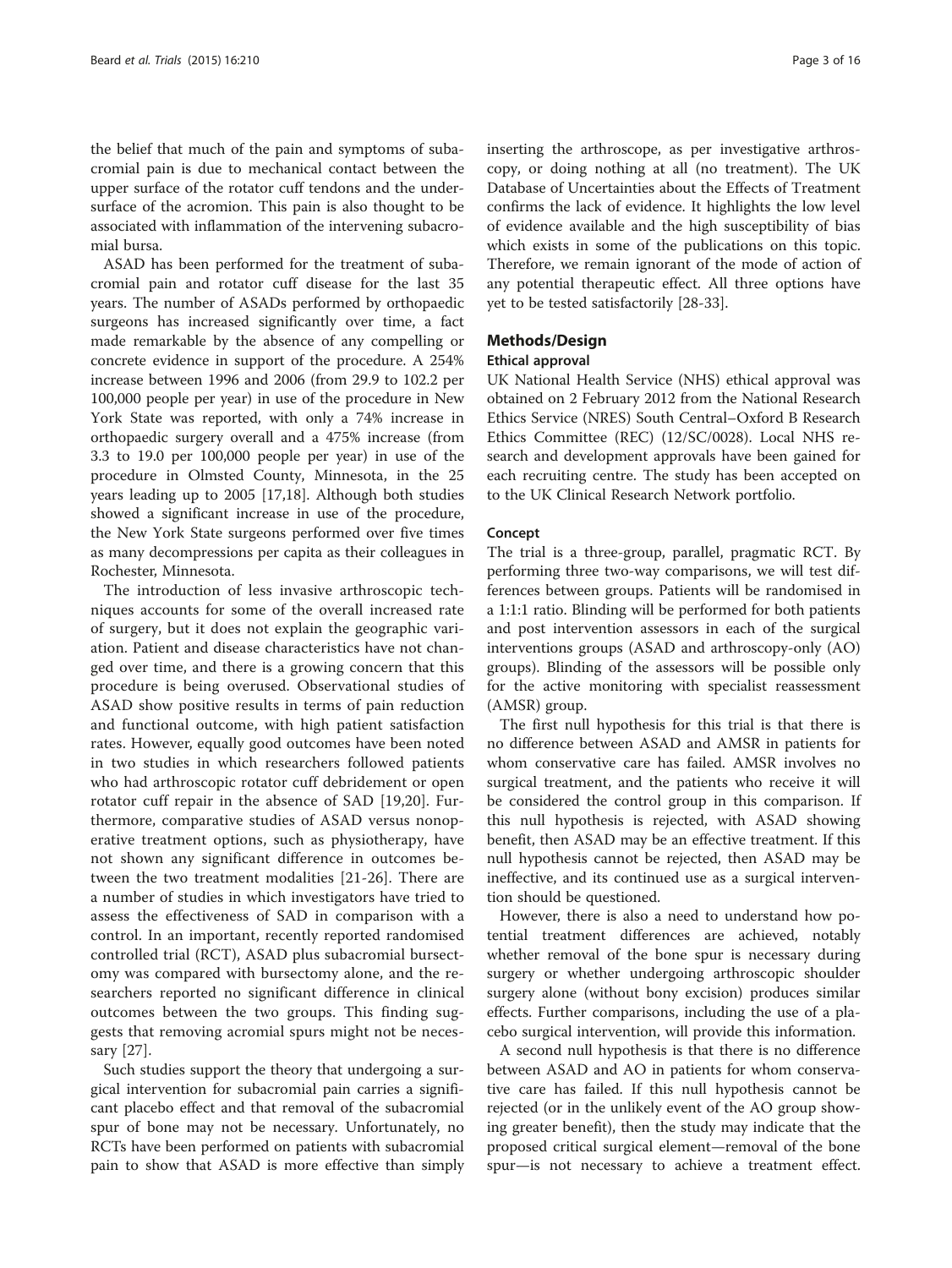Should the hypothesis be rejected (with ASAD having greater benefit), then bone removal can be deemed necessary and can be identified as a critical element of surgery. The mechanism will be delineated, and a greater understanding of the mechanical requirements of the surgery will be obtained. Furthermore, this comparison introduces placebo as an important factor in the design, with the specific relevance and influence of placebo detailed subsequently.

The third and final comparison will be between the AO and AMSR groups, in which the value of surgery will be quantified, be it in the form of placebo effect or true physiological effects. An inability to reject the null hypothesis for AO versus AMSR will suggest that arthroscopy, without bone removal, has no significant clinical benefit. In contrast, rejection of the null hypothesis in favour of AO over AMSR will indicate that some form of surgery, be it placebo effect or not, can produce useful treatment effects compared with simple monitoring.

As this design is innovative and involves placebo aspects, more detailed reasoning for the comparisons is given below.

The first comparison testing for treatment efficacy of ASAD against no treatment is straightforward. In the trial, we will examine standard care (theoretically the treatment of choice—ASAD) against no surgical intervention, and the trial will provide a clear answer to the question of treatment efficacy of routinely performed ASAD.

To identify which aspect of the surgery produces benefit, there is a need to take account of any placebo effects of the operation. This requires the introduction of a sham or placebo component. Unlike other well-known placebo or sham surgery trials, such as the Moseley et al. knee trial for OA [[28\]](#page-15-0),(in which arthroscopic lavage/ debridement was shown to be no better than an entirely sham operative procedure, the placebo for the Can Shoulder Arthroscopy Work? (CSAW) Study is not sham surgery, but rather a placebo intervention. A placebo surgical intervention is a surgical treatment which contains all components of the surgical procedure under investigation in an identical sequence, but with the active or critical part of the procedure omitted. We have defined this as the critical surgical element [[29\]](#page-15-0). In our CSAW example, the AO group will have surgery that contains all components of the standard ASAD procedure, but without removal of the bony spur.

The third comparison between AO and active monitoring is less consequential in terms of changing practice, but it does provide further insight into how shoulder surgery for acromial pain achieves any benefit. Any observed differences found in favour of AO over AMSR (the control) would enable the improvement to

be attributed to either (1) the more general effects of arthroscopic shoulder surgery (but not bone removal) or (2) the placebo effect associated with undergoing surgery.

In summary of the concept, the proposed critical surgical element in this trial is removal of the bone spur– associated bursal tissue and release of the coracoacromial ligament. The design of the trial not only tests the efficacy of surgery but also, by accounting for the likely placebo effect associated with undergoing surgery, allows the true therapeutic mechanism of the surgery to be identified.

#### Qualitative study

Recruitment in many RCTs is challenging because of difficulties in explaining and justifying to patients the concepts inherent in the design (such as randomisation and uncertainty) and because many contemporary RCTs require comparison of very different interventions (such as surgical and nonsurgical treatments) [\[30](#page-15-0)]. There is a dearth of robust evidence about effective strategies to improve recruitment into RCTs [[31\]](#page-15-0). However, qualitative research has been used to understand recruitment into specific RCTs [[32](#page-15-0)-[36\]](#page-16-0) and has been shown to improve recruitment in some cases [[37,38\]](#page-16-0). A qualitative recruitment investigation (QRI) will be integrated into the CSAW Study to identify sources of recruitment difficulties and to suggest changes to improve levels of informed consent and randomisation.

The QRI will monitor recruitment into the CSAW Study in participating centres to obtain information on the characteristics of recruitment into a mixed intervention surgical trial (both surgical and nonsurgical treatment groups). It will also identify sources of recruitment difficulties (refer to Additional file [1\)](#page-14-0). Anonymised feedback and suggestions will be provided to the Chief Investigator (CI) and the Trial Management Group (TMG) to improve the recruitment process, rates of randomisation and informed consent.

#### **Objectives**

The primary objective is to compare ASAD against a nonsurgery arm (the AMSR group) to assess efficacy. In addition, both ASAD surgery and AMSR will be separately compared with investigational shoulder arthroscopy (the AO group) to delineate the mechanism of any benefit. The primary outcome measure is the Oxford Shoulder Score (OSS) at 6 months.

Secondary objectives include the comparison of the three treatment arms in the CSAW Study with regards to other variables—namely, cost-effectiveness, selfreported outcomes (OSS) at 12 months, shoulder function, range of motion, pain, complications, treatment expectations and patient satisfaction, anxiety and depression.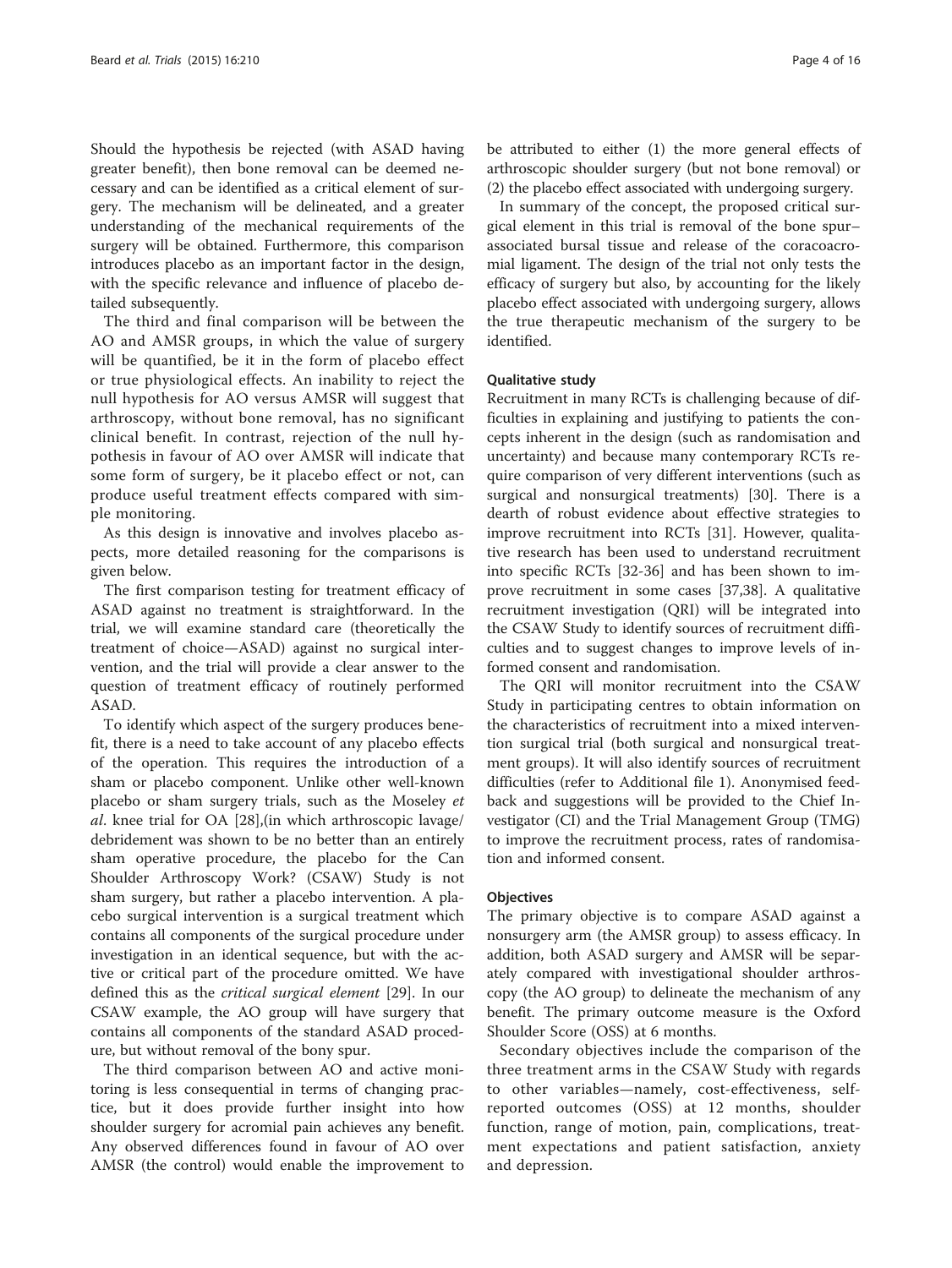# Number of centres

Participants will be recruited at NHS hospitals throughout the United Kingdom. An initial minimal set of centres  $(n =$ 14) is planned; however, if recruitment rate indicates the need, the number of recruiting centres will be increased accordingly. The initial centres involved in the CSAW Study are known to the study team from previous collaboration in the United Kingdom Rotator Cuff Trial (UKUFF study; [ISRCTN97804283](http://www.controlled-trials.com/ISRCTN97804283)). Their contribution and recruitment rates were reviewed in preparation for the CSAW Study protocol.

# Nonrandomised patients

Patients with subacromial pain who are eligible for trial participation but do not want to be randomised owing to their strong treatment preferences may still be included in a cohort substudy. With their consent, these patients will complete a questionnaire regarding their treatment preferences, reasons for not wanting to participate in the trial and a set of standard outcomes. This information may help with the analysis of the feasibility data by indicating if and why recruitment may be suboptimal or failing. It will also help meet Consolidated Standards of Reporting Trials requirements and the design and implementation of future, related studies. We anticipate recruiting up to 300 patients to this 'preference-only' part of the study. Questionnaires will be coordinated by the central study office in Oxford.

# Primary and secondary outcome measures Primary outcome measure

The CSAW Study primary outcome measure is the OSS at 6 months postrandomisation. The OSS is a patientbased questionnaire and is a validated and effective measure of change over time [\[39](#page-16-0)].

# Secondary outcome measures

The following are the secondary outcome measures:

- OSS at 12 months postrandomisation
- Constant-Murley shoulder score: assesses shoulder function and range of motion and is commonly used by health care practitioners [\[40\]](#page-16-0)
- PainDETECT: a patient-based screening questionnaire used to predict the prevalence of neuropathic pain components that has been widely used in many areas of musculoskeletal care [[41](#page-16-0)]
- Quantitative sensory testing: measures pain and pain thresholds (This is a modified form of the full quantitative testing and was validated by Gwilym et al. in 2009 [[42](#page-16-0)].)
- Complications during and after the treatment.
- EQ-5D: a measure of general quality of life
- Health service use: measures the cost utilisation associated with the treatments
- Treatment expectations: Expectations will be assessed using two different scores. The first score was developed by Henn et al. [[43](#page-16-0)] and is calculated using the Treatment Expectations Questionnaire. This questionnaire asks six general questions about pain and function. More shoulder-specific expectations will be predicted by asking patients to state how they expect to feel and function in 12 months' time using the OSS.
- Patient satisfaction: Patient satisfaction will be assessed using the Oxford Satisfaction Index. This index includes transition questions developed and used recently by members of the study team to measure patients' satisfaction after shoulder surgery [[44](#page-16-0)].
- Anxiety and depression: The Hospital Anxiety and Depression Scale will be used to detect states of depression and anxiety in the setting of a hospital medical outpatient clinic [\[45](#page-16-0)].

The timing of all assessments is shown in Table [1](#page-6-0) as a schedule of events. It is acknowledged that there are many outcome assessments, and questionnaire fatigue may be an issue. This will be closely monitored. Poor response rate to follow-up will be used as a marker of questionnaire fatigue.

#### Study participants

Diagnosis of subacromial shoulder pain will be confirmed by a consultant surgeon. A clinical history and a clinical examination will be completed by the recruiting surgeons or members of their team. This will be done to ensure that the symptoms and pain course are indicators for arthroscopic surgery. Other possible shoulder diagnoses, such as frozen shoulder, full-thickness rotator cuff tears and instability, will be ruled out as much as clinical diagnosis allows.

# Inclusion criteria

- Subacromial pain of at least 3 months' duration (tendinopathy and partial tear only)
- Consultant's clinical diagnosis of tendinopathic pain or partial thickness rotator cuff tear (using local pathways of diagnosis, which may include X-rays, magnetic resonance imaging (MRI) scans or ultrasounds)
- Eligible for arthroscopic surgery
- Completion of a conservative management programme previously, including both: Physiotherapy that includes a remedial exercise regimen
	- At least one cortisone injection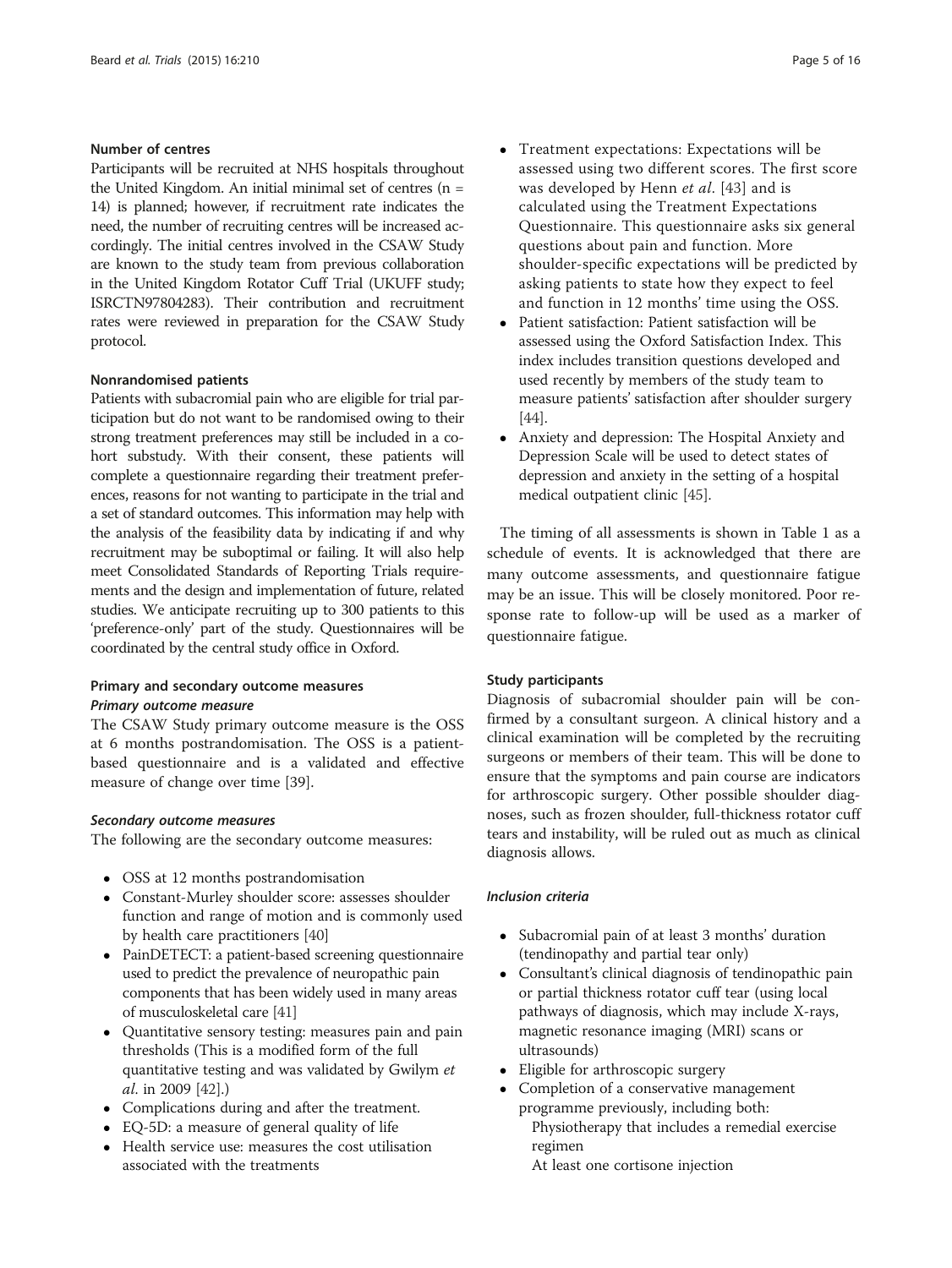# <span id="page-6-0"></span>Table 1 Timetable of assessment<sup>a</sup>

| Assessment                                      | <b>Baseline</b> | 6 mo | 1 yr | 1 yr posttreatment<br>(for waiting list breachers only) |
|-------------------------------------------------|-----------------|------|------|---------------------------------------------------------|
| OSS (self-reported pain and function)           |                 |      |      |                                                         |
| Constant-Murley shoulder score                  |                 |      |      |                                                         |
| OST and PainDETECT                              |                 |      |      |                                                         |
| EQ-5D (health economics)                        |                 |      |      |                                                         |
| Health service use                              |                 |      |      |                                                         |
| Treatment expectations and patient satisfaction |                 |      |      |                                                         |
| Complications                                   | N/A             |      |      |                                                         |
| Patient response shift                          | N/A             | N/A  |      |                                                         |
| Hospital Anxiety and Depression Scale           |                 |      |      |                                                         |

a N/A, Not applicable; OSS, Oxford Shoulder Score; Quantitative sensory testing. All information is postrandomisation, unless stated otherwise. ▲Outcome measure to be collected at this assessment.

#### Exclusion criteria

The participant may not enter the study if any of the following apply:

- Full-thickness tear of the rotator cuff tendons or calcific tendonitis evident on routine imaging
- Other shoulder pathology (non-impingementrelated) identified on MRI scan or ultrasound
- Undergone any of the following surgeries on the affected shoulder:
	- ASAD
	- Cuff repair
	- Joint replacement
	- Surgery involving the glenohumeral joint (GHJ) in the past 3 years
- Rheumatoid arthritis or any other inflammatory disorder of the joints
- Symptomatic cervical spine pathology
- Previous septic arthritis in the shoulder only
- History of radiotherapy on same side as affected shoulder
- Patients who:

Are unlikely to be able to perform the required clinical assessment tasks

Have significant cognitive impairment or language issues

Are unable to provide consent for themselves

• Older than 75 years of age

# Study procedures

# Recruitment organisation

Patients who would, in a routine care pathway, be considered for shoulder surgery for subacromial pain will be identified in outpatient clinics. Consultant orthopaedic surgeons and members of their teams will introduce the study to the patients and refer them to a research nurse and/or physiotherapist for further information. In all cases, the consultant orthopaedic surgeon will approve a

patient's eligibility for the study. Patients will be provided with written information about the study and asked to opt in. If their interest continues, they will be provided with further written information and arrangements will be made for a baseline appointment for assessment, consent and, in some situations, QRI conversation analysis audiotaping. The baseline assessment will be done as a separate appointment. These arrangements will be individualised for each centre. A reflection period for consent of at least 48 hours will be given following introduction of the study, but it is proposed that these appointments occur within 1 month of the initial approach. Consent will be obtained for any QRI-related audiotaping of appointments.

At the baseline appointment, patients will meet with a member of the CSAW Study research team again to discuss the process and to discuss the study further. The surgeon may also attend this visit to reiterate why the study is being conducted. Patients will be asked to sign an informed consent form, and baseline questions will be completed. Patients will be recruited over a 36 month period. Further details of the recruitment and follow-up processes can be found in Additional file [2.](#page-14-0)

#### Randomisation

After written informed consent is obtained and patient eligibility is confirmed, and immediately after the baseline appointment, patients will be randomised into the study by site staff authorised to perform telephone randomisations. Randomisations will be performed centrally by the Oxford Clinical Trials Research Unit within office hours (8 AM to 5 PM), Mondays to Fridays, excluding public and/or bank holidays. The following information will be required at the randomisation call: participant details, research site details, name of caller, name of treating consultant, confirmation of eligibility, confirmation of written informed consent and its date, and stratification factors (see below).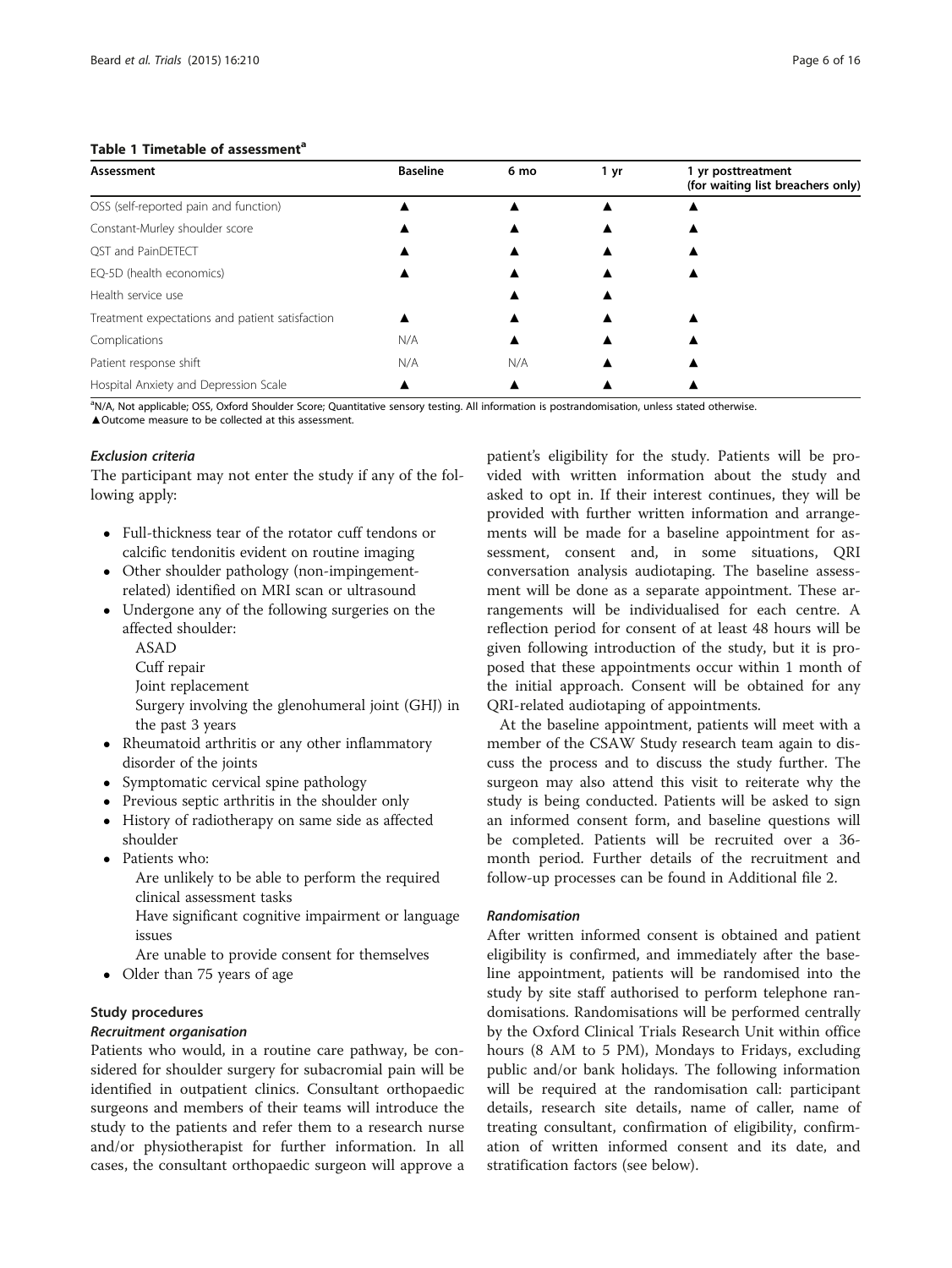Patients will be allocated a study number and will be randomised on a 1:1:1 basis to receive one of the three treatment options: ASAD surgery, AO or AMSR.

Randomisation will be performed using an automated, computer-generated minimisation system to ensure that treatment groups are well balanced for the following patient characteristics, the details of which will be required for the randomisation:

- Age ( $<40$ , 40 to 55 or 56+ years)
- Sex
- Baseline OSS (<19, 19 to 26, 27 to 33 or 34+)
- Centre

# **Surgery**

Patients randomised to surgery will immediately be placed on the waiting list for surgery, with the expectation that surgery will be performed within 4 months. This reflects the average current surgical waiting time in the NHS. The surgical group to which the patient has been allocated will be concealed from the surgical team and revealed only on the day of planned surgery.

#### Active monitoring with specialist reassessment

Patients randomised to the AMSR group will receive a letter stating that a specialist reassessment appointment will be scheduled for a date 3 months hence. The reassessment will identify any patients who require adjustment to their management.

# Informed consent

Patients will be asked to opt in to the study before receiving further information and asked to attend a baseline appointment. The opt-in form does not obligate the patient to participate in the study, but it will allow members of the CSAW Study team (both locally and centrally) to contact them further. Full consent will be obtained during the baseline visit by the participating surgeon or by qualified local centre study staff. The Principal Investigator at this centre will have overall responsibility for consenting patients, but can delegate the task to reliable members of the study team. Such delegation will be recorded on a Task and Responsibilities Log during centre initiation. Informed consent will be obtained according to Good Clinical Practice guidelines. Patients will be given sufficient time to accept or decline involvement. They will be free to withdraw from the study at any time without affecting their routine care.

Patients who complete the opt-in form but decline to be randomised may also be contacted in relation to the CSAW Cohort Study and the QRI. Satellite studies associated with the CSAW Study will have their own informed consent process. These are detailed later in the protocol.

#### Qualitative recruitment investigation

To characterise and understand the success or failure of the CSAW Study recruitment process, the QRI findings will be reviewed. These data will inform changes to aspects of the design, conduct and organisation of the trial and future surgical trials and to provide training which could potentially lead to improvements in recruitment. All findings and any suggested changes are fed back first to the CI and RCT staff involved in the TMG. Further details of the CSAW Study QRI process can be found in Additional file [1](#page-14-0).

#### Study assessments

Participating surgeons will be asked to coordinate their waiting lists to ensure the CSAW Study patients are called for surgery in accordance with the study protocol. Prestudy questionnaires have been designed to screen sites for their ability to conform. Ideally, patients will complete their baseline assessments as close to the randomised treatment as possible (within 4 months). However, owing to the expected variability inside the 4 month window, and in the event of the unfortunate (but quite possible) breach of this 4-month window in a minority of patients, contingency measures have been incorporated to maintain design integrity. In the event that surgery cannot be performed within 4 months of randomisation, the same questions and assessments completed at baseline will be repeated. This assessment will be performed within the 2 weeks leading up to the patient's operation (either on the day of surgery or at the preoperative assessment appointment). This will highlight any changes in the patient's shoulder pain and function.

Follow-up measurements will be conducted postrandomisation. All patients will be followed up at 6 and 12 months postrandomisation, with patients in the AMSR arm having their specialist reassessment at 3 months postrandomisation. To capture the full effect of the intervention, patients who are on surgical waiting lists for longer than 4 months will have an additional 12 month posttreatment assessment. Each follow-up point will involve a clinical assessment, so patients will be asked to attend hospital for an appointment. Clinical assessments and questionnaires can be completed during these visits. The attendance of patients for an appointment will also ensure that the patients allocated to the nonoperative arm receive the specialist reassessment.

#### Compliance and loss to follow-up

We anticipate that 90% of patients will accept their allocated treatment (no immediate crossover), and therefore we have accounted for a dropout rate of 15% from the entire study over time. These estimates are based on assessments of our UKUFF study data. Compliance and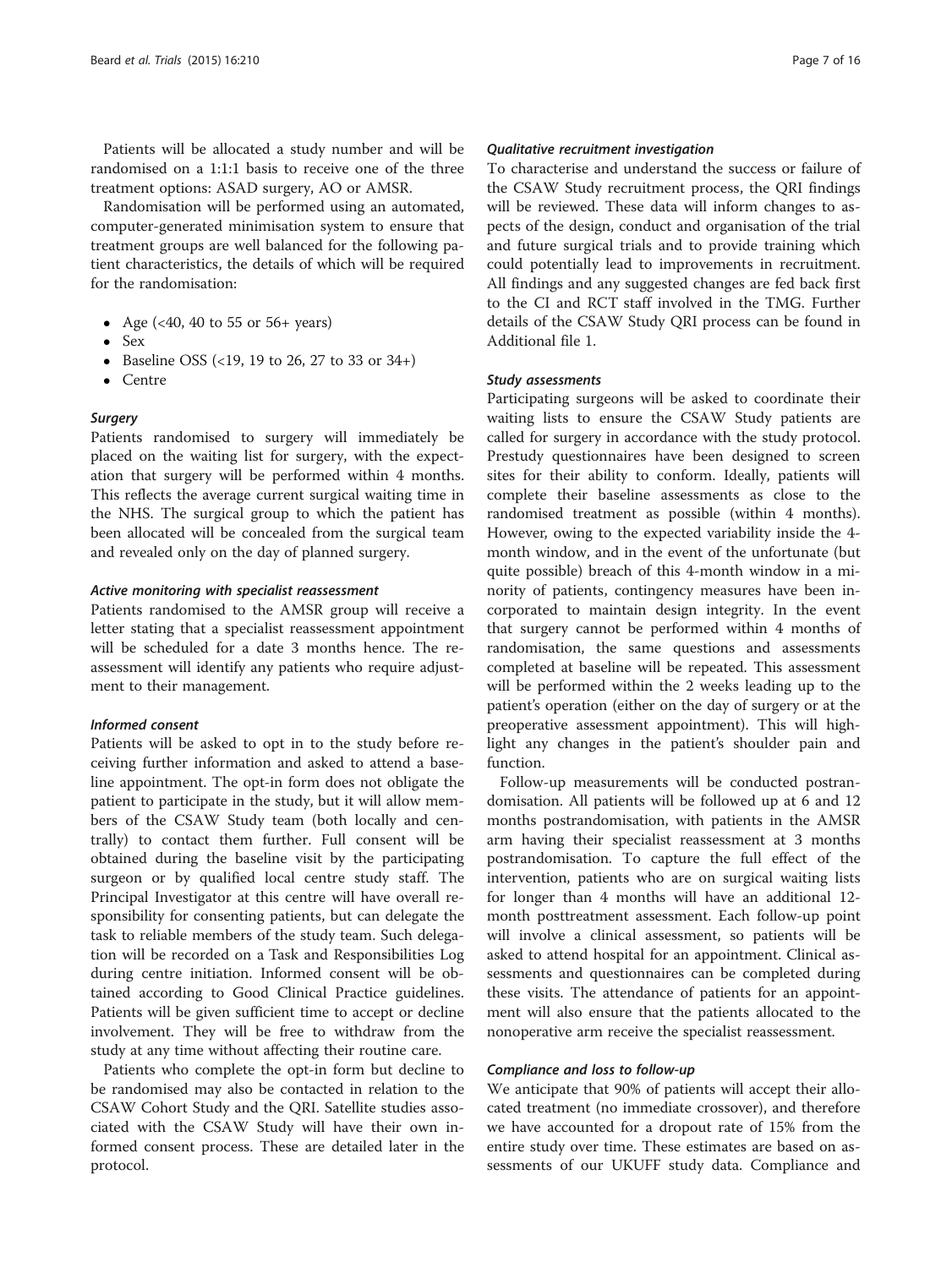withdrawals will be monitored as the CSAW Study progresses. The end of the study is set as the date of the last follow-up visit of the last patient.

#### Study interventions

Patients randomised to surgery will remain unaware of which procedure they have undergone (ASAD or AO). The CSAW Study surgical procedures will mirror each other. Both operations will be performed through two arthroscopic keyholes. Standardised postoperative care and rehabilitation will be applied for both groups (ASAD and AO). If any unexpected pathology is encountered, such as full-thickness rotator cuff tear, frozen shoulder or arthritis, the patient will receive treatment for this pathology while under the same anaesthetic. In such a case, the participant will continue to be followed up for the study. Preoperative imaging of the shoulder (ultrasound and MRI scan) is known not to be fully accurate (inaccuracy rate of approximately 5%), and it is usual practice to advise patients of this. As a consequence, consent is routinely obtained in surgical settings for any additional treatment that may be required if an unexpected pathology or problem is encountered. The CSAW Study protocol dictates that when consent for the surgery is taken, surgeons will inform patients that they will be consented for shoulder arthroscopy, plus or minus an arthroscopic subacromial decompression, plus or minus a rotator cuff repair. This will ensure that patients are informed of the risks of surgery and potential eventualities. Further details of the individual interventions are given below.

#### Arthroscopic subacromial decompression

The procedure is performed with the patient under general anaesthesia. Skin incisions are made for the introduction of the arthroscope and required instruments. The procedure involves insertion of the arthroscope into the GHJ, where the joint surface is inspected along with the intraarticular portion of the long head of biceps and the joint surface of the rotator cuff tendons. Once this has been performed, the arthroscope is removed and inserted into the subacromial bursa, which lies outside the rotator cuff tendons and beneath the acromion process of the scapula. In the bursa, the acromion and superior surface of the rotator cuff are assessed to ensure that the coracoacromial ligament and the AC joint remain intact. The projecting undersurface of the distal part of the acromion is resected. The intervention is considered a well-established and well-documented procedure.

#### Arthroscopy only

The AO arm is the surgical comparison group. The procedure is performed with the patient under general

anaesthesia. Patients will undergo a routine investigational arthroscopy of the joint and rotator cuff tendon. The operation will be performed in exactly the same manner as that in the ASAD group. Investigational arthroscopy has all the same essential operative components (and risks) of ASAD, but it does not involve surgical removal of any spurs or bursal tissue or release of the coracohumeral ligament. The procedure does involve the GHJ and the subacromial bursa being inspected and irrigated. Structures can be assessed for integrity and damage. The rotator cuff can be assessed for evidence of full-thickness tears. The synovium and lining of the shoulder can be assessed for evidence of capsulitis, arthritis or frozen shoulder. The time spent in the operating theatre will be similar to that for the ASAD group. These measures provide the AO group with the characteristics necessary to provide a reasonable comparison and account for the placebo effects of surgery.

# Active monitoring with specialist reassessment

Patients will be advised that they will undergo active monitoring. They will attend a reassessment appointment 3 months after entering the study. At that appointment, they will be asked to complete questionnaires related to their shoulder pain and undergo a clinical assessment of the shoulder, including a record of any further conservative treatment. If, at the end of the 6 month assessment period, patients remain sufficiently symptomatic to require further intervention (based on clinical judgement), then additional treatment options will be discussed. It should be noted that the inclusion criteria state that all patients will have undergone conservative treatment (including physiotherapy and injection) before entering the trial. From an ethical standpoint, it is emphasised that it is quite within normal practice to have a period of active monitoring.

#### Blinding

Blinding is performed for both patients and postintervention assessors in the surgical groups. For the AMSR group, blinding of the postintervention assessors only is appropriate and therefore will be applied. There will be a nominated unblinded person at each participating site. This person will be the main contact person for the patient and for the central study team in Oxford. Patients will be encouraged to contact this person for queries, if they have any complications and if they wish to pursue a different treatment option.

# Safety

There are no anticipated safety issues with the CSAW Study. Data on complications will be recorded as outcomes, and their severity and frequency will be assessed.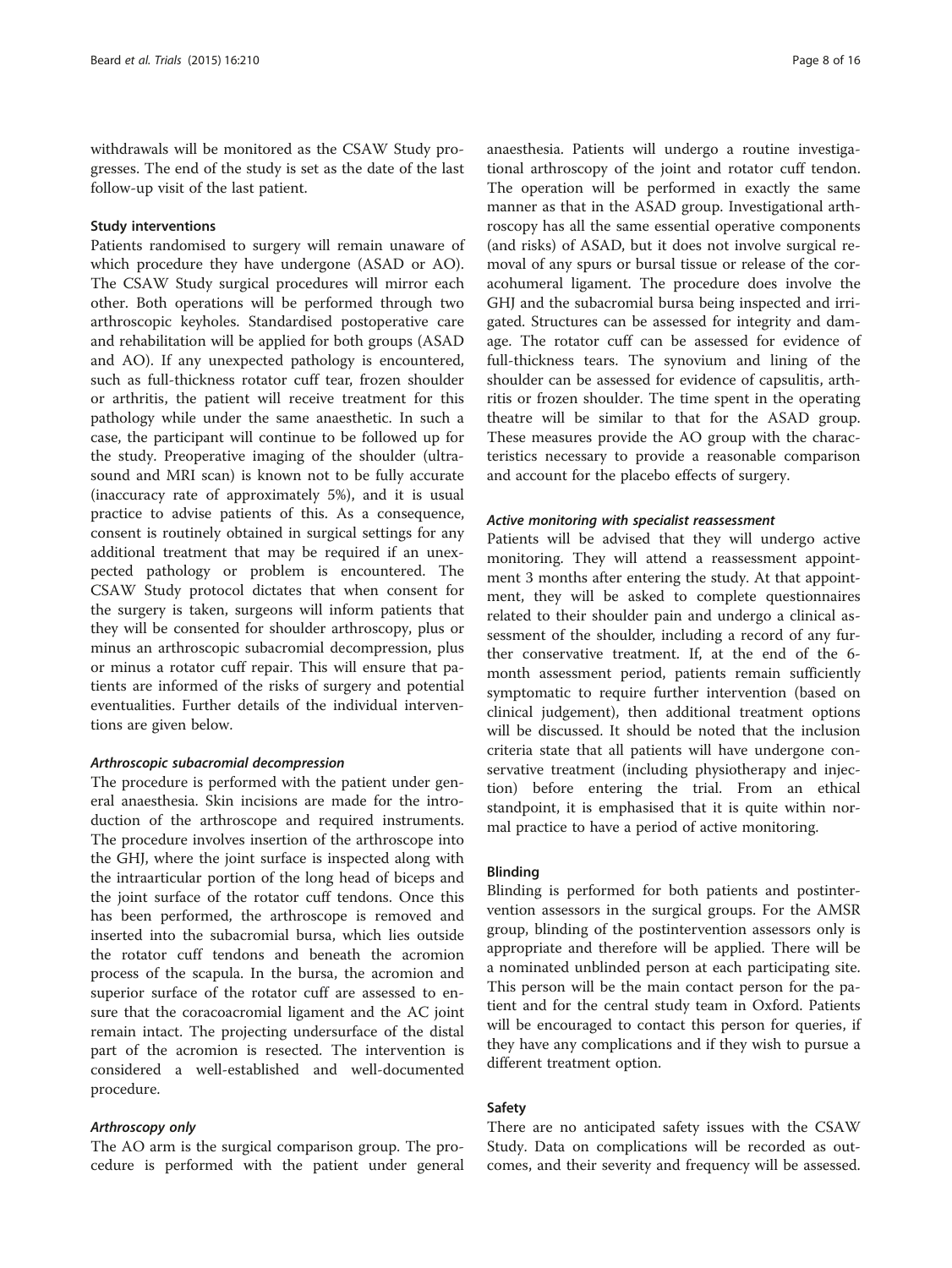Standard NRES safety reporting measures will be adhered to.

# CSAW Study complications

Expected complications in the CSAW Study are as follows:

- 1. Frozen shoulder
- 2. Joint and/or soft tissue infection
- 3. Further shoulder surgery

Local study teams that identify any complications will notify the CSAW Study office in Oxford. To maintain blinding, further information about the complications will be collected from the patients or the unblinded person at the corresponding site. The CSAW Study team in Oxford will coordinate collection of these data. Complications will be deemed serious if they meet the criteria listed below.

## Definition of serious adverse events

A serious adverse event (SAE) is any untoward medical occurrence that

- Results in death
- Is life-threatening
- *Note*: The term *life-threatening* in the definition of serious refers to an event in which the participant was at risk of death at the time of the event; it does not refer to an event which hypothetically might have caused death if it were more severe.
- Requires inpatient hospitalisation or prolongation of existing hospitalisation
- Results in persistent or significant disability and/or incapacity or is a congenital anomaly/birth defect
- Other important medical events

Other events refers to any event that may not result in death, is not life-threatening or does not require hospitalisation, but may be considered a serious adverse event when, based upon appropriate medical judgment, the event may jeopardise the participant's health and may require medical or surgical intervention to prevent one of the outcomes listed above.

# Reporting procedures for unexpected serious adverse events

An unexpected serious adverse event (USAE) should be reported to the REC that gave a favourable opinion of the study when, in the opinion of the CI, the event is:

- Related (that is, it resulted from administration of any of the research procedures)
- 'Unexpected (that is, the type of event is not listed in the protocol as an expected occurrence)

Reports of related SAEs and USAEs should be submitted within 15 days of the CI's becoming aware of the event, using the NRES Report of Serious Adverse Event Form (available from: [http://www.dt-toolkit.ac.uk/](http://www.dt-toolkit.ac.uk/resourceindex/all.cfm) [resourceindex/all.cfm\)](http://www.dt-toolkit.ac.uk/resourceindex/all.cfm).

# Statistics and analysis

# Target sample size

A total sample size of 300 patients is planned. For a balanced three-group trial, this means that approximately 100 patients will be recruited per allocation group (ASAD, AO and AMSR).

#### Sample size calculation

The sample size calculation is based on the primary outcome measure, the OSS at 6 months postrandomisation.

Currently, there is no established minimal clinically important difference (MCID) for the OSS. In the absence of this, an approximation to the MCID can be based upon the change in the score between pre- and posttreatment. One-half of the standard deviation (SD) of this change could be viewed as an important change. In previous studies, the SD of the change in OSS has been estimated to be 9.0, giving a target difference of 4.5.

Using a two-sided  $t$ -test, 90% power to detect a difference in OSS of 4.5 (SD 9.0), with a two-sided 5% level of significance  $(\alpha)$ , a sample size of 85 participants is needed in each group. Accounting for dropouts and loss to follow-up of up to 15%, 100 participants are required in each group. Therefore, we aim to recruit a total of 300 participants (100 per treatment group) into the CSAW RCT. No adjustment was made for multiple comparisons.

# Recruitment rate and access to the National Health Service

A total of 300 participants need to be recruited over 36 months. For 14 centres, this would mean an average recruitment of 21 to 22 patients per centre over 3 years (or approximately 7 patients per centre per year). As one-third (approximately 7) of these will be allocated to the AMSR group, the number of patients recruited for a surgical procedure will be around 14. When considering the availability of operating theatre time for this procedure, 14 operations are considered entirely manageable within 3 years. The addition of any further centres to the trial would decrease the average number of operations per centre required for the trial.

#### Analysis of endpoints

General considerations The statistical analysis of the CSAW Study is the responsibility of the trial statistician. A full statistical analysis plan will be written by the trial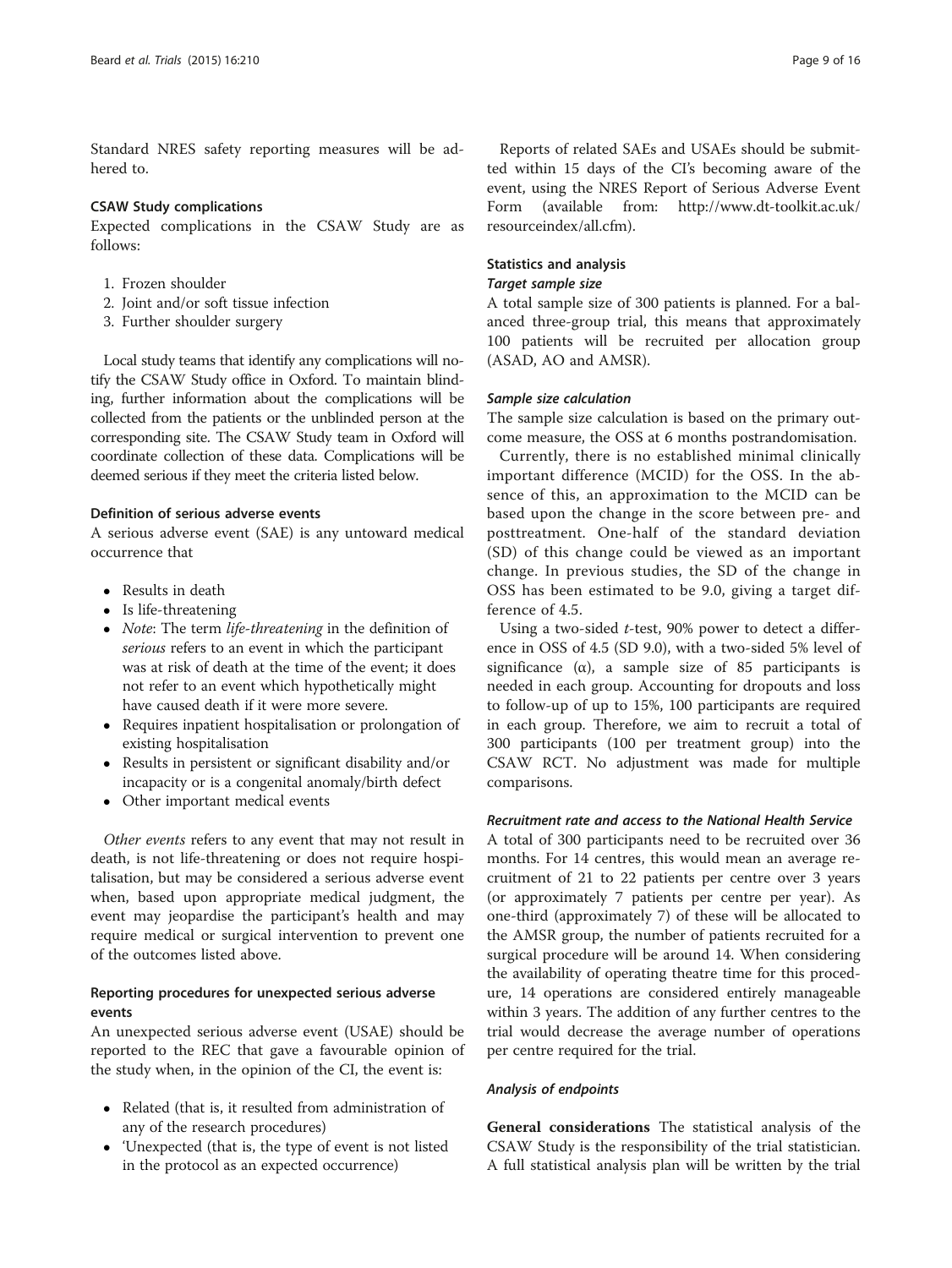statistician and agreed upon by the independent Data Monitoring Committee (DMC) before any analyses are undertaken.

Baseline data will be compared to determine whether there are any clinically important differences between treatment groups that have occurred by chance. It is anticipated that STATA statistical software (StataCorp, College Station, TX, USA), or another validated statistical software package such as SAS (SAS Institute, Cary, NC, USA) or R (versions will be recorded in the Statistical Report), will be used in the analysis.

All statistical testing will be performed at the twosided 5% significance level, and 95% confidence intervals will be presented where appropriate. For all analyses, the appropriate model assumptions will be verified, and alternative methods will be used if more appropriate.

Prior to any analysis, any missing data pattern will be investigated and reasons for missing data obtained and summarised where possible. The primary analysis will be conducted on the modified intention-to-treat analysis, which includes all participants with nonmissing outcome data, unless there is clear evidence that its underlying assumption is inappropriate. Sensitivity analysis will be performed to assess the robustness of the results by imputing missing data using multiple imputation under both missing at random and missing not at random assumptions.

Frequency of analysis A DMC will be set up to independently review the data on safety, protocol adherence and recruitment. Interim reports will be presented to the DMC in strict confidence at a minimum of yearly intervals. As no formal stopping rules have been specified for this trial, no formal interim analyses are planned, and hence no statistical testing will take place until the final analysis. The final analysis will take place after all participants have completed their follow-up and sufficient time has been allowed for data entry and validation.

Primary endpoint analysis The primary outcome measure is the OSS measured at 6 months postrandomisation. The treatment groups are ASAD, AO and AMSR.

Multivariate linear regression analysis (analysis of covariance (ANCOVA)) will be used to examine the effect of the randomised intervention on the OSS at 6 months postrandomisation using three separate two-way comparisons (that is, ASAD vs. AMSR, ASAD vs. AO, and AO vs. AMSR). The model will be adjusted for (continuous) baseline OSS, sex, age and other relevant patient characteristics if appropriate. The minimisation factors (excluding centre) which are of clinical importance will be adjusted for in the model, regardless of statistical significance. Transformation of skewed variables will be considered, as will inclusion of polynomial terms if appropriate.

In additional secondary analyses, we will investigate the effect on the treatment estimates when long waiting times before surgery are taken into account. Participants with long waiting times before surgery may not yet have reached their optimal point of recovery when assessed at 6 months postrandomisation, and their data may underestimate the true treatment effect of their intervention. Analyses will include substituting the baseline and 6 months postrandomisation data for data collected at the presurgery and six months postsurgery assessments, respectively, for participants with a delay longer than 16 weeks before surgery. For participants with a long delay before surgery, the 6 months postsurgery assessments will coincide approximately with their 12 months postrandomisation assessment.

Secondary endpoint analyses Linear regression analysis (ANCOVA) will be used to examine the effect of the randomised intervention on the OSS at 12 months postrandomisation, using three two-way comparisons. The model will be adjusted for appropriate baseline measurements. In addition, a repeated-measures multilevel model will be used, including repeated measures of the OSS at 6 and 12 months (level 1) nested within participants (level 2). Adjustments will be made for the continuous baseline OSS, other relevant minimisation factors and baseline measures as appropriate. Additional supplementary analyses will take into account long waiting times before surgery. As described for the primary analysis, analyses will include substituting the baseline and 12 months postrandomisation data for data collected presurgery and at approximately 12 months postsurgery, respectively, for participants with a delay longer than 16 weeks before surgery. In sensitivity analyses, we will look at the impact of a patient response shift on perceived disability by comparing each patient's preoperative self-evaluation of his or her own disability (baseline OSS) with a 12-month evaluation of perceived preintervention state (the 'thentest') according to the method of Razmjou et al. [[46\]](#page-16-0). This analysis will give an indication of whether patients with subacromial pain underrate or overrate their preintervention disability according to their outcome. The response shift will be presented descriptively using medians, interquartile ranges and ranges overall, as well as by treatment arm. The effect of the response shift and perceived disability will be investigated by refitting the above-described linear regression model for the OSS at 12 months postrandomisation, adjusting for continuous retrospective baseline OSS (thentest), as well as other relevant minimisation factors and baseline measures. Differences in the treatment effects using this approach and the previously described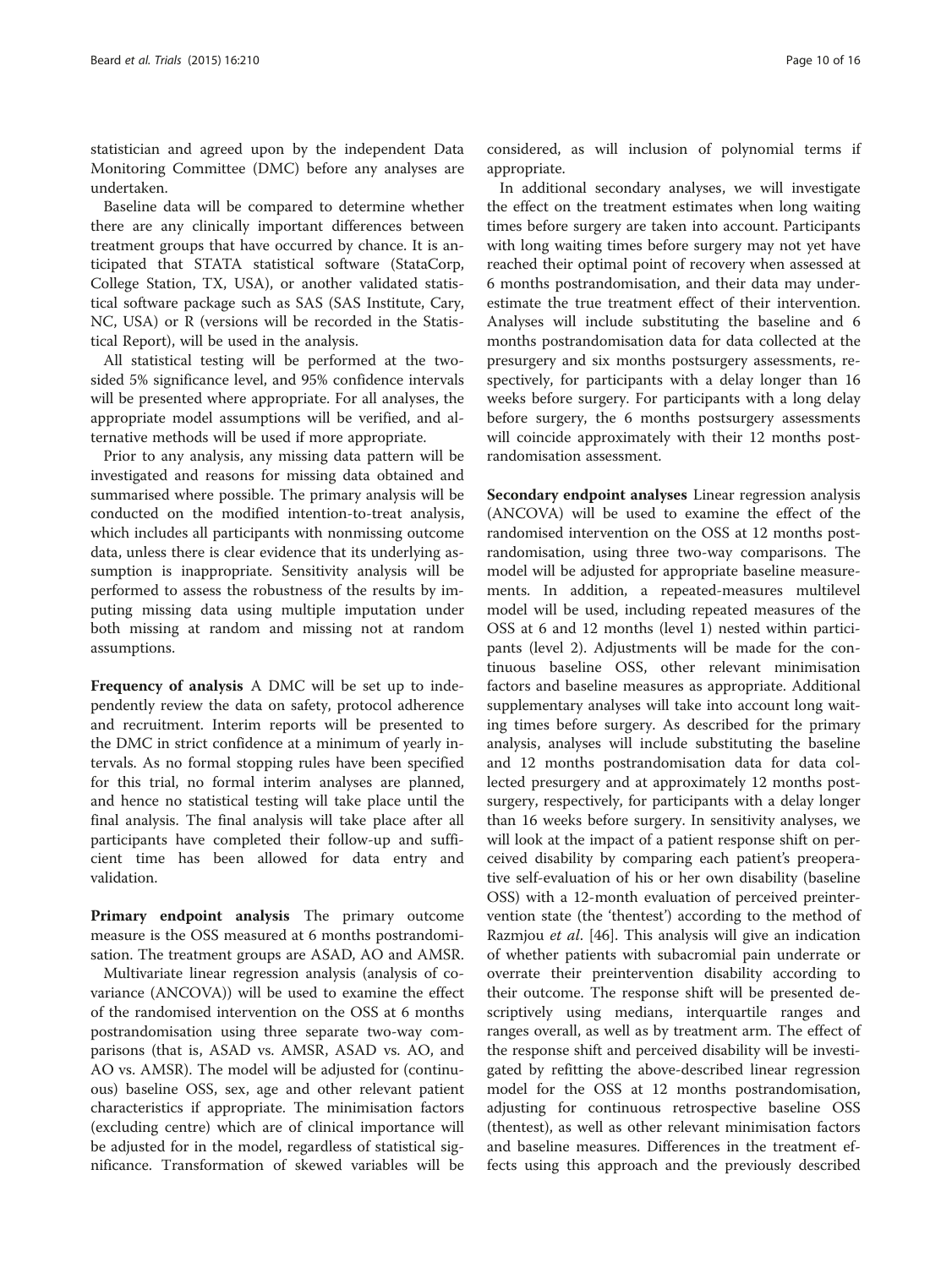model for the analysis of the 12 months postrandomisation OSS will be highlighted.

The Constant-Murley shoulder score, PainDETECT, quantitative sensory test, Hospital Anxiety and Depression Scale and EQ-5D (index score and Visual Analogue Scale) measures will be scored according to their respective scoring manuals. Linear regression analysis (ANCOVA) will be used to analyse the 6- and 12-month outcomes, respectively, and a repeated-measures multilevel model will be fit (see above). The analysis will be adjusted for the relevant minimisation factors and baseline measures as appropriate.

#### Complications

Complications between the trial arms will be compared in terms of frequency, seriousness and timing. To coincide with the primary endpoint, complications occurring within the initial 6 months from randomisation will be summarised first; complications reported over the entire duration of the trial will be reported separately. Logistic regression analysis with covariate adjustment will be carried out to test the difference in the proportion of participants with at least one complication, given sufficient events.

#### Treatment expectations and patient satisfaction

Treatment expectations will be summarised descriptively using medians, interquartile ranges and ranges overall, as well as by treatment arm. Patient satisfaction with treatment will be summarised descriptively by treatment arm for the 12-month time point. Cross-tabulations will be generated to relate treatment expectations to treatment satisfaction, and  $\chi^2$  tests will be used to assess the significance of the association.

# Cost-effectiveness

The trial health economist will analyse the costeffectiveness of the three treatment arms. A specific plan of analysis will be written for the health economics analysis.

#### Qualitative recruitment investigation

Thematic analysis will be used to identify common and emergent themes in the interview data by employing constant comparison techniques until no new themes emerge. Throughout the analysis, the perspectives of the recruiters will be paramount. Content analysis will be used to describe the terminology used by the recruiters and compare this with written study information. Discrepancies and areas of controversy will be identified and explored. Conversation analysis will be used to investigate the delivery of information during the recruitment appointments, with a particular focus on the interaction between recruiter and patient (for example,

analysis of patient requests for clarification or places in the conversation where pauses or other utterances disrupt the smooth flow of interaction).

There will be frequent assessments of recruitment rates—both randomisation and rates of compliance with assigned treatment. These will be calculated for each of the centres in which the QRI is running and across the trial as a whole.

#### Ethics and participant confidentiality

The study has been designed under the ethical supervision of an academic ethicist (J.S.). The CSAW Study does not include a true sham surgery treatment arm, but it has comparisons that account for any placebo effects expected with surgical procedures and will also allow detailed assessment of the mechanism of effect. We are satisfied that all potential ethical concerns have been explored and discussed and that the optimum route has been taken, with patient welfare foremost but with study validity taken into account.

The study staff will ensure that the participants' anonymity is maintained. The participants will be identified only by initials and a participant identification number on the Case Report Form and in any electronic database. All documents will be stored securely and will be accessible only by study staff and authorised personnel. Transcripts of all audio recordings will be anonymised, and audio recordings will be labelled and stored with a patient code to protect participant anonymity. The study will comply with the United Kingdom's Data Protection Act 1998, which requires data to be anonymised as soon as it is practical to do so.

A DMC will be set up to independently review data on safety, protocol adherence and recruitment in the CSAW trial. Interim reports will be presented to the DMC in strict confidence in at least yearly intervals. This committee, in light of the interim data and any advice and evidence they wish to request, will if necessary report to the Trial Steering Committee (TSC) if there are any concerns regarding the safety of the trial treatments. Although there are no formal stopping rules specified for the CSAW trial, the CSAW trial team, together with the DMC, will closely examine the recruitment of participants into the trial. If recruitment is low compared with the specified targets, then reasons for low recruitment will need to be explored and necessary steps will need to be taken. Should it become clear that potential participants refuse to consent into the trial because of an unwillingness to be randomised to the nontreatment trial arm, recruitment and consent strategies will need to be verified and if this should not result in improved recruitment, then the AMSR trial arm may have to be dropped.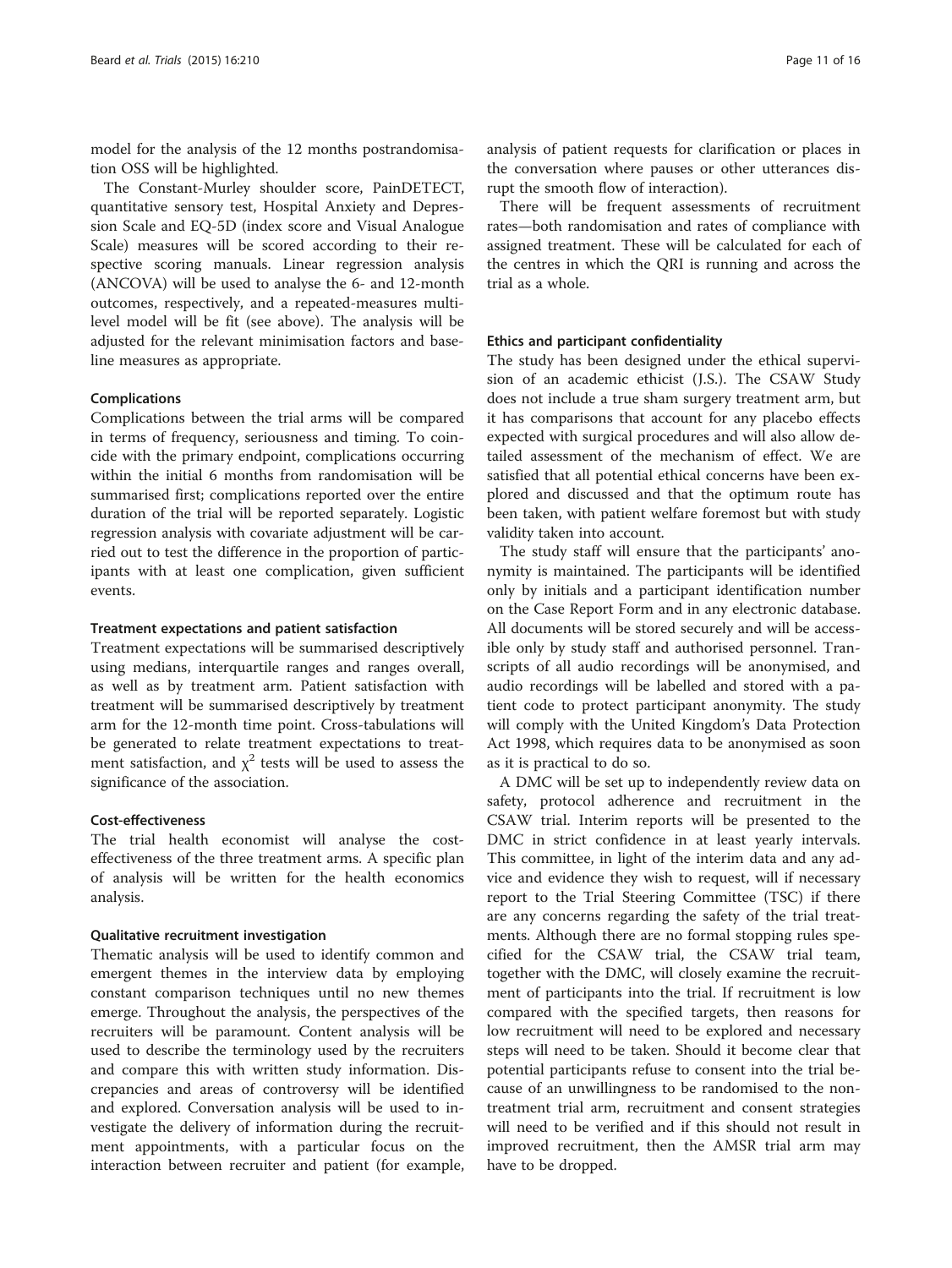#### Data handling and record-keeping

Data management will be performed via a web-based trial database (OpenClinica: [http://www.openclinica.org/\)](http://www.openclinica.org/) and managed by the Oncology Clinical Trials Office (OCTO). OpenClinica is a dedicated and validated clinical trials database designed for remote electronic data capture.

The CI will act as data custodian for the trial. A guide explaining how to use OpenClinica will be provided to every site. The CSAW Trial Coordinator and OCTO monitors will have an overview of all entered data.

The participants will be identified by a study-specific participant number and/or code in any database. The name and any other identifying detail will not be included in any study data electronic file. Any patientrelated data transferred between the main study office and participating sites will be identifiable only with each patient's unique study number. If more identifiable information is required, secure measures such as registered post, courier or nhs.net e-mail accounts will be used. For quality control reasons, monitoring of site files and data collection forms may be initiated by the main study team.

Audio recordings will be stored on passwordprotected devices provided by the University of Bristol and transferred by recruiting centres on encrypted mobile memory drives (pen drives). Codes for storing and labelling patient and recruiter audio data will be generated by researchers at the University of Bristol once written informed consent has been received from the participants. Signed copies of informed consent forms will be kept in a locked filing cabinet by researchers at the University of Bristol. The CI will be held responsible for their safe keeping.

#### Financing and insurance

The study is funded by Arthritis Research UK via a clinical studies grant. The total grant is £332,389.76. The University of Oxford has arrangements in place to provide for harm arising from participation in the study, for which the university is the research sponsor. NHS indemnity operates in respect of the clinical treatment which is provided. The University of Oxford has arrangements in place to provide for nonnegligent harm arising from participation in the study, for which the University of Oxford is the research sponsor.

#### Publication policy

The trial investigators will be involved in reviewing drafts of the manuscripts, abstracts, press releases and any other publications arising from the study. Authors will acknowledge that the study was funded by Arthritis Research UK. Authorship will be determined in accordance with the International Committee of Medical Journal Editors guidelines, and other contributors will be acknowledged.

#### Satellite studies

Separate protocols have been written that detail the related substudies. Any future satellite studies will have their own protocols and their own consent forms.

#### CSAW neuroimaging observational study

Functional magnetic resonance imaging (fMRI) studies of the brain will be included in the study to investigate the neural correlates of the ASAD and compare them with nontherapeutic diagnostic arthroscopy (the AO group). fMRI is an objective tool used to assess underlying biological processes responsible for pain. fMRI uses the same techniques as clinical MRI examinations. It is noninvasive and safe, and it allows for repetitive measurements in the same individual. fMRI has an advantage over other imaging techniques in that it avoids exposure to ionising radiation or radioactive tracers. fMRI has been demonstrated to be an objective and sensitive tool for assessment of the effect of therapeutic interventions on pain in patients with chronic pain. This is applicable only to patients recruited from Nuffield Orthopaedic Centre, Oxford University Hospitals NHS Trust, Oxford, UK.

#### CSAW tissue sample study

An analysis of tissue excised and routinely discarded during ASAD will also be conducted. This includes bursa, coracoacromial ligament and acromion bone tissue. This proposed study will involve only one arm of the study (ASAD) and not the other two (AO and AMSR groups).

Small rotator cuff tears elicit a significant inflammatory response which decreases as tear size increases [\[47](#page-16-0)]; however, relatively little is known about changes in the neuronal signalling that occur in patients with subacromial pain and rotator cuff degeneration. It has been shown that substance P levels in the subacromial bursa are significantly higher in patients with painful rotator cuff tears [[48\]](#page-16-0), but the way in which inflammation and painful tendon degeneration are affected by neuronal signalling is poorly understood.

Our aim is to determine which neuronal and cell signalling changes occur during tendon degeneration, thus furthering understanding of the key molecular mechanisms involved in this process. Tissue from the subacromial bursal area from patients in the ASAD group is removed routinely as part of their surgical procedure. Our aim is to analyse this tissue to investigate the relationship between variations in peripheral neuronal innervation, nociceptor density, nerve growth factors and clinical presentation with preoperative pain levels and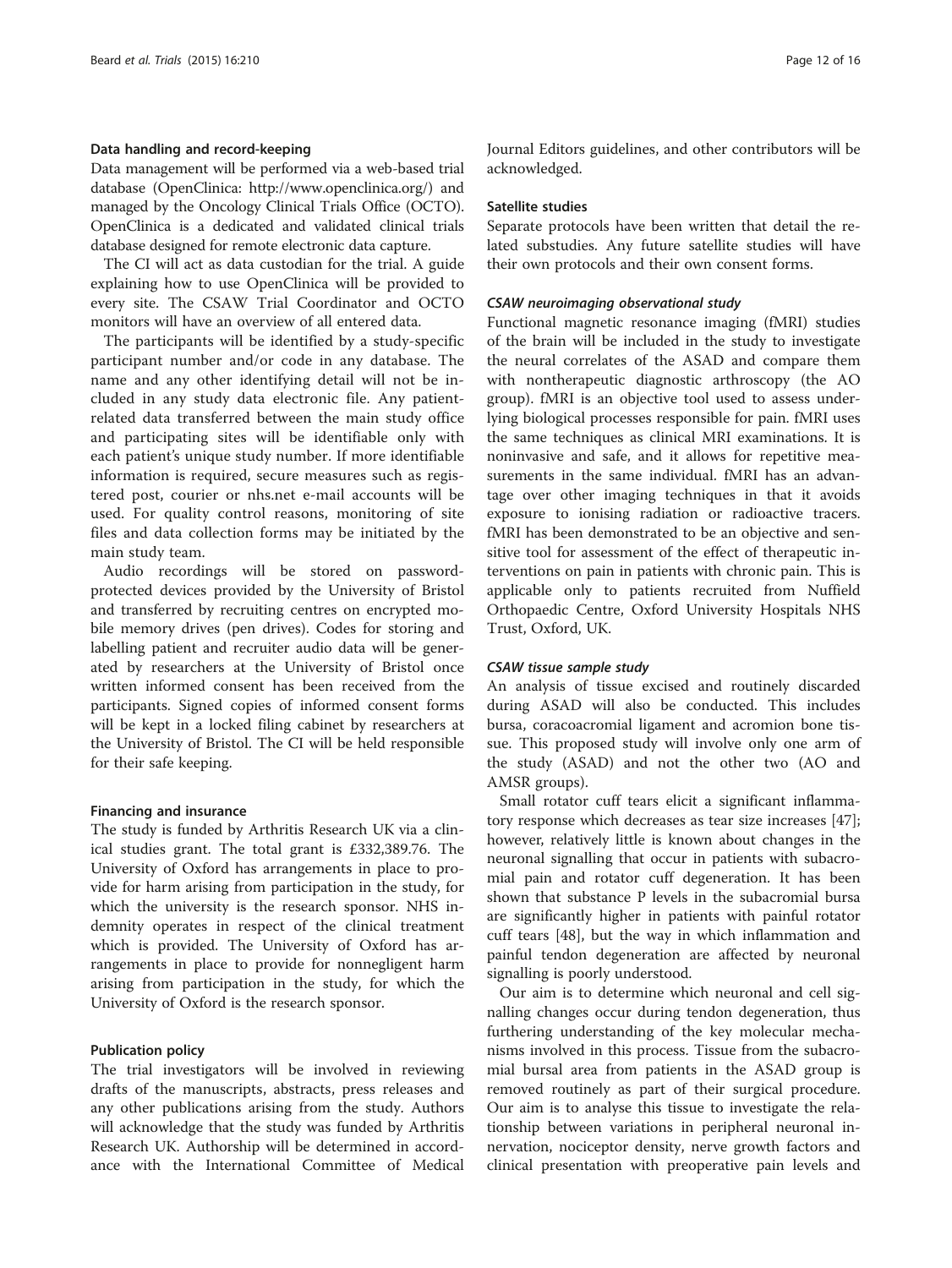with outcome following surgery. A better understanding of the key molecular processes involved in tendon degeneration and shoulder pain also has the potential of leading to novel therapeutics.

## **Discussion**

As an innovative design and one that involves a placebo surgical intervention, this trial protocol has several aspects that warrant further mention.

# Intervention content

The intervention content for each of the groups was carefully selected. The content of the ASAD was chosen to represent what is most likely to be current practice for this operation. Some level of consensus was obtained by polling specialist society members (British Elbow & Shoulder Society), but no formal confirmation of best practice was obtained. It is suggested future trials might formally define appropriate content for the best practice surgical intervention. An AO intervention was deemed ethical, as it is often considered an appropriate form of surgical treatment for this condition, albeit mainly for diagnostic and evaluation purposes. Likewise, a nonsurgical arm was considered ethical, as the inclusion criteria required all patients to have undergone previous conservative management. A nontreatment period is often advocated at this point in the pathway. Terminology was important for the AMSR group. A group described as having 'no treatment' would have been considered to pose a threat to successful recruitment.

# Identification of the critical surgical element

Careful consideration was given to ensuring that the critical surgical element was identified and omitted for the placebo intervention group (AO). Whilst this was relatively straightforward for the CSAW Study (removal of bone), it may not be quite so obvious for other surgical interventions which may have a more cumulative effect of the surgery.

# Threats to recruitment

There are several aspects which need careful management to avoid the potential for poor recruitment. Patients might perceive that two of the three options in randomisation offer poor treatment alternatives. This could result in a high rate of refusal to participate. Careful wording and clear demonstration of the uncertainty for all three intervention options was required. The involvement and inclusion of an experienced qualitative research team provides significant benefit by exploring and addressing additional threats to recruitment. A further threat to recruitment could have been lack of surgeon equipoise. Again, the qualitative work and repeat demonstration of the uncertainty for practice, as well as its efficacy, can help dispel worries and concerns among the surgical investigators.

# Crossover between groups

There is a concern that patients might cross over treatment to surgery, especially among those in the active monitoring arm. Clear procedures and thresholds for clinical evaluation and crossover have been instigated to prevent this. Whilst treatment cannot be withheld on ethical grounds, patients are not actively encouraged to explore alternative treatment options throughout the study. The crossover rates of the control group to surgery will also be reviewed, and the trial will be reconfigured if needed.

# Waiting list effects

It is rare that patients can undergo surgery after randomisation without any delay, whereas those in the AMSR group begin their intervention immediately. Thus, waiting list effects can play a part in the study design and can introduce imbalance for follow-up times between groups. To compensate, additional follow-up assessments, referenced from surgery, have been introduced for patients allocated to surgery. Patients waiting for longer than 4 months for their surgery after randomisation are termed *breachers* and given additional followup appointments. The timing of these appointments ensures their assessment is not done at a time that conflicts with any healing profile (that is, too early after surgery) and is aligned to ensure appropriate comparison with other patients. Note, all patients will undergo the standard, scheduled 6- and 12-month postrandomisation follow-up assessments, regardless of time to surgery.

#### Compliance and loss to follow-up

As the study follow-up (from baseline to primary endpoint) is only 6 months in duration, a very high level of follow-up is anticipated based upon previous experience. The number of assessments is not onerous for the patients and is spread out over 12 months. All attempts will be made to make these appointments as convenient for the patients as possible. The content of the assessment is also not burdensome, with predominantly standard clinical measures being taken and examinations being done. The assessments involve no discomfort for the patient over and above the routine clinical shoulder examinations. Although we do not expect any problems with compliance, this will be monitored throughout the trial. Patients who do not return follow-up questionnaires will receive reminder telephone calls. All possible means to minimise the amount of missing data will be employed. Refusal to participate and refusal to continue with allocated treatment are considered to pose the biggest threats, particularly the active monitoring allocation.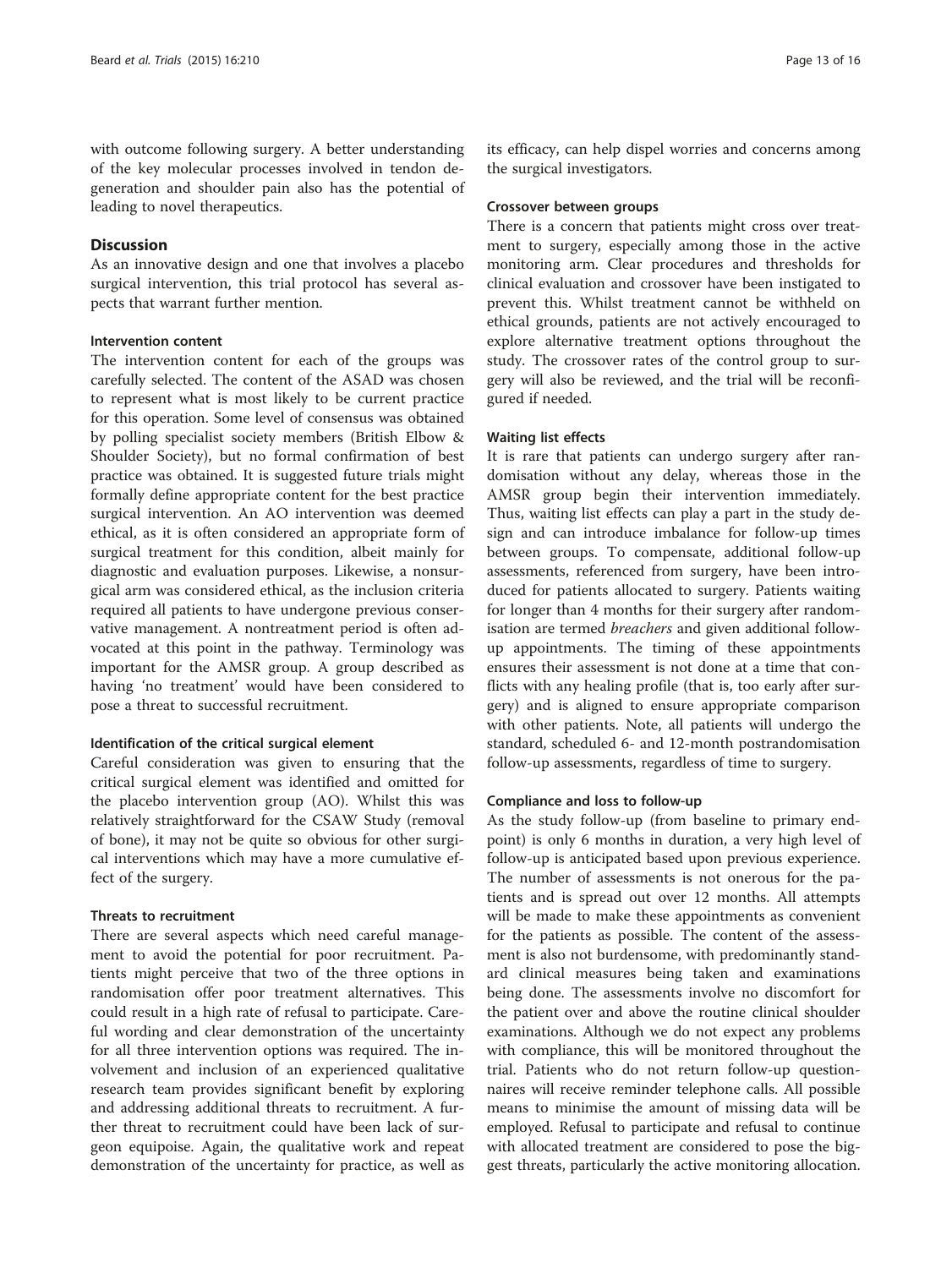<span id="page-14-0"></span>Both of these are dealt with by the contingency plan to convert the trial to a two-arm trial upon completion of the early review stage.

#### Interpretation

The importance of highlighting potential outcome and the clinical implications has been shown by the development of this trial. The complexities of the design mean that interpretation is not straightforward. If surgery (ASAD) were shown to be no more effective than AMSR, then a question would hang over the continued use of surgery for this condition in the NHS and in a wider context. Conversely, if ASAD (or shoulder arthroscopy in general) is shown to be an effective treatment, then the current enthusiasm for the procedure should be encouraged and similar increased availability within the health care system should be entertained. If ASAD is more effective than AO, then it will have been confirmed that it is necessary to remove an acromial spur during arthroscopy. As a comparison of ASAD with bursectomy alone has already been undertaken (showing no difference at 1 year), the value of repeating this is not apparent [[27\]](#page-15-0). The difference in surgical morbidity and cost is not likely to be significant between ASAD and bursectomy alone. Clearly, there are health care economic implications, and a full economic costing and cost utility analysis will be performed for both types of arthroscopy.

# Trial status

The CSAW trial commenced in July 2012 and is ongoing. Recruitment was originally scheduled to end in June 2014. Initial slow recruitment, mainly due to governance issues and time taken to include and activate additional recruiting centres, meant that recruitment targets were not going to be met. An extension to the trial was recommended by the TSC and DMC, which was agreed upon by the funders. Completion of recruitment is imminent.

# Additional files

[Additional file 1:](http://www.trialsjournal.com/content/supplementary/s13063-015-0725-y-s1.docx) Qualitative recruitment investigation. [Additional file 2:](http://www.trialsjournal.com/content/supplementary/s13063-015-0725-y-s2.docx) Study flowchart.

#### Abbreviations

AC: Acromioclavicular; AMSR: Active monitoring with specialist reassessment; ANCOVA: Analysis of covariance; AO: Arthroscopy only; ASAD: Arthroscopic subacromial decompression; CI: Chief Investigator; CSAW: Can Shoulder Arthroscopy Work?; DMC: Data Monitoring Committee; fMRI: Functional magnetic resonance imaging; GHJ: Glenohumeral joint; MCID: Minimal clinically important difference; MRI: Magnetic resonance imaging; NHS: UK National Health Service; NRES: National Research Ethics Service; OA: Osteoarthritis; OCTO: Oncology Clinical Trials Office; OSS: Oxford Shoulder Score; PTT: Partial thickness tear; QRI: Qualitative research investigation; QST: Quantitative sensory testing; RCT: Randomised controlled

trial; REC: Research Ethics Committee; SAD: Subacromial decompression; SAE: Serious adverse event; SD: Standard deviation; TMG: Trial Management Group; TSC: Trial Steering Committee; UKUFF: United Kingdom Rotator Cuff Trial; USAE: Unexpected serious adverse event.

#### Competing interests

The authors declare that they have no competing interests.

#### Authors' contributions

DB and AC are Co-Chief Investigators. CC, JC, SG and AJ are coapplicants on the grant application to Arthritis Research UK and were involved in the design of the study and its implementation, as were JR, IR, IT, AG, JS and JM. NM is the study coordinator. DB, AC, JC, IR and NM were responsible for writing the manuscript. JD, MJ and CW are qualitative researchers involved in the QRI aspect of the study. KW is investigator for the CSAW Neuroimaging Study. BD is investigator for the CSAW Tissue Study. All authors read and approved the final manuscript.

#### Authors' information

DB is Professor of Musculoskeletal Sciences, Co-Director, Royal College of Surgeons Surgical Intervention Trials Unit (SITU), Nuffield Department of Orthopaedics, Rheumatology and Musculoskeletal Sciences, University of Oxford, Oxford, UK. AC is Nuffield Professor of Orthopaedic Surgery, Head of the Nuffield Department of Orthopaedics, Rheumatology and Musculoskeletal Sciences, University of Oxford. JR is Professor of Orthopaedic Surgery and Musculoskeletal Sciences and Academic Consultant Shoulder and Elbow Surgeon, Head of Education for the Nuffield Department of Orthopaedics, Rheumatology and Musculoskeletal Sciences, University of Oxford. IR is Statistician, SITU, Statistician for the CSAW Study, Nuffield Department of Orthopaedics, Rheumatology and Musculoskeletal Sciences, University of Oxford. CC is Portfolio Manager, SITU, CSAW Study Trial Manager, Nuffield Department of Orthopaedics, Rheumatology and Musculoskeletal Sciences, University of Oxford. JC is Associate Professor, Methodologist, Centre for Statistics in Medicine, Deputy Director SITU, University of Oxford. NM is Clinical Trials Study Coordinator, CSAW Study Coordinator, Nuffield Department of Orthopaedics, Rheumatology and Musculoskeletal Sciences, University of Oxford. AG is Professor of Health Economics, Director of the Health Economics Research Centre, Division of Public Health and Primary Care, Health Economics Research Centre, Nuffield Department of Population Health, University of Oxford. SG is Consultant Trauma and Orthopaedic Surgeon, Clinical Lecturer in Orthopaedics, Trauma Unit, Oxford University Hospitals NHS Trust, Oxford, UK. AJ is Associate Professor, Nuffield Department of Orthopaedics, Rheumatology and Musculoskeletal Sciences, University of Oxford, and Senior Statistician, National Institute for Health Research Biomedical Research Unit (NIHR BRU), University of Oxford. JS is Uehiro Professor in Practical Ethics, Director of the Institute for Science and Ethics, Co-Director, Oxford Geoengineering Programme, Director of the Oxford Centre for Neuroethics, and Director of the Oxford Uehiro Centre for Practical Ethics, Oxford Centre for Neuroethics, University of Oxford. JM is Clinical Physiotherapy Specialist, Lead Clinical Physiotherapy Specialist, Nuffield Department of Orthopaedics, Rheumatology and Musculoskeletal Sciences, University of Oxford. JD is Professor of Social Medicine, Qualitative Researcher for the CSAW Study, Quintet Research Group, School of Social and Community Medicine, University of Bristol, Bristol, UK. MJ is Research Associate in Qualitative Health Services Research, Qualitative Researcher for the CSAW Study, Quintet Research Group, School of Social and Community Medicine, University of Bristol. CW is Research Associate, Qualitative Researcher for the CSAW Study, Quintet Research Group, School of Social and Community Medicine, University of Bristol. IT is Nuffield Professor of Anaesthetic Science, Director of the Oxford Centre for Functional Magnetic Resonance Imaging of the Brain (FMRIB) and Head of Nuffield Department Anaesthetic Science, Oxford Centre for Functional Magnetic Resonance Imaging of the Brain (FMRIB), University of Oxford. KW is Research Fellow, Investigator for the CSAW Neuroimaging Observational Study, Nuffield Department of Orthopaedics, Rheumatology and Musculoskeletal Sciences, University of Oxford. BD is Research Fellow, Investigator for the CSAW Tissue Sample Study, Nuffield Department of Orthopaedics, Rheumatology and Musculoskeletal Sciences, University of Oxford.

#### Acknowledgements

The CSAW Study is funded by Arthritis Research UK (grant reference number 19707). The Nuffield Department of Orthopaedics, Rheumatology and Musculoskeletal Sciences (NDORMS) coordinates the study via the Surgical Intervention Trials Unit (SITU). The authors thank all participants for their involvement in the study and all the principal investigators and their teams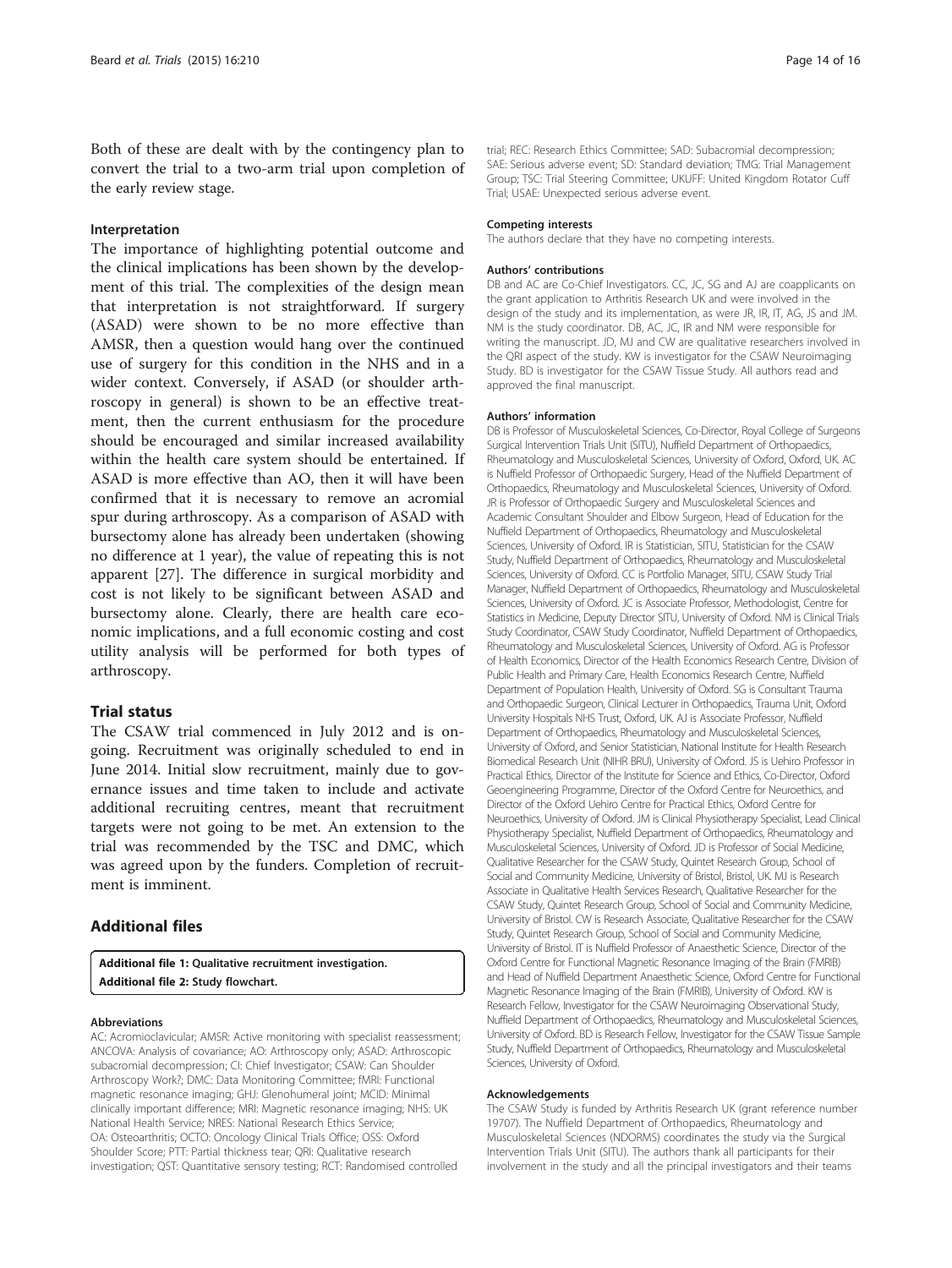<span id="page-15-0"></span>at each of the CSAW sites. The authors also acknowledge and thank the CSAW Study Group for their contributions to any modification of and amendments to the protocol since inception. Thanks also go to Alison McDonald, Senior Trial Manager at the University of Aberdeen; Dr Helen Higham, Consultant Anaesthetist at the Oxford University Hospitals NHS Trust and Professor Richard Gray, Medical Statistician at the University of Oxford for their advice during protocol development. The study has been conducted within the Royal College of Surgeons Surgical Interventional Trials Unit–Oxford (SITU). The authors thank SITU and the following concerns for their support: Oncology Clinical Trials Office (OCTO), Oxford Clinical Trials Research Unit (OCTRU), National Institute for Health Research Biomedical Research Unit (NIHR BRU) and the Nuffield Department of Orthopaedics, Rheumatology and Musculoskeletal Sciences (NDORMS), University of Oxford.

#### CSAW Study Group Members:

Trial Steering Committee: Professor Anthony Jones, University of Manchester, Chair; Professor Amar Rangan, James Cook University Hospital, Independent Clinical Member; Professor James Hutchinson, University of Aberdeen, Independent Clinical Member; Major General Dair Farrar-Hockley, Patient Representative; and Veronica Conboy, Tobay Hospital, Principal Investigator and nonindependent member. Data Monitoring Committee: Professor Matthew Costa, University of Warwick, Chair; Louise Stanton, University of Southampton, Independent Senior Statistician; Dr Stephen Brealey, University of York, Independent Clinical Member; and Megan Bowers, University of Southampton, Independent Senior Statistician.

#### Author details

<sup>1</sup>Nuffield Department of Orthopaedics, Rheumatology and Musculoskeletal Sciences, The Botnar Research Centre, University of Oxford, Headington, Oxford OX3 7LD, UK. <sup>2</sup>Nuffield Department of Population Health, University of Oxford, Old Road Campus, Roosevelt Drive, Oxford OX3 7LF, UK. <sup>3</sup>Institute for Science and Ethics, University of Oxford, Suite 8, Littlegate House, 16/17 St Ebbe's Street, Oxford OX1 1PT, UK. <sup>4</sup>School of Social and Community Medicine, University of Bristol, Canynge Hall, 39 Whatley Road, Bristol BS8 2PS, UK. <sup>5</sup>Nuffield Department of Clinical Neurosciences, John Radcliffe Hospital, Headley Way, Headington, Oxford OX3 9DU, UK.

#### Received: 6 January 2015 Accepted: 15 April 2015 Published online: 09 May 2015

#### References

- Urwin M, Symmons D, Allison T, Brammah T, Busby H, Roxby M, et al. Estimating the burden of musculoskeletal disorders in the community: the comparative prevalence of symptoms at different anatomical sites, and the relation to social deprivation. Ann Rheum Dis. 1998;57(11):649–55.
- 2. Mitchell C, Adebajo A, Hay E, Carr A. Shoulder pain: diagnosis and management in primary care. Br Med J. 2005;331(7525):1124-1128A.
- 3. Harkness EF, Macfarlane GJ, Nahit ES, Silman AJ, McBeth J. Mechanical and psychosocial factors predict new onset shoulder pain: a prospective cohort study of newly employed workers. Occup Environ Med. 2003;60(11):850–7.
- 4. van der Windt DAWM, Thomas E, Pope DP, de Winter AF, Macfarlane GJ, Bouter LM, et al. Occupational risk factors for shoulder pain: a systematic review. Occup Environ Med. 2000;57(7):433–42.
- 5. Linsell L, Dawson J, Zondervan K, Rose P, Randall T, Fitzpatrick R, et al. Prevalence and incidence of adults consulting for shoulder conditions in UK primary care; patterns of diagnosis and referral. Rheumatology. 2006;45(2):215–21.
- 6. Oh LS, Wolf BR, Hall MP, Levy BA, Marx RG. Indications for rotator cuff repair: a systematic review. Clin Orthop Relat Res. 2007;455:52–63.
- 7. van der Windt DA, Koes BW, Boeke AJ, Deville W, De Jong BA, Bouter LM. Shoulder disorders in general practice: prognostic indicators of outcome. Br J Gen Pract. 1996;46(410):519–23.
- 8. Neer CS. Anterior acromioplasty for the chronic impingement syndrome in the shoulder. J Bone Joint Surg Am. 2005;87A(6):1399.
- Lewis JS. Rotator cuff tendinopathy/subacromial impingement syndrome: is it time for a new method of assessment? Br J Sports Med. 2009;43(4):259-64.
- 10. Cummins CA, Sasso LM, Nicholson D. Impingement syndrome: temporal outcomes of nonoperative treatment. J Shoulder Elbow Surg. 2009;18(2):172–7.
- 11. Coghlan JA, Buchbinder R, Green S, Johnston RV, Bell SN. Surgery for rotator cuff disease. Cochrane Database Syst Rev. 2008(1):CD005619. doi: 10.1002/ 14651858.CD005619.pub2.
- 12. Dorrestijn O, Stevens M, Winters JC, van der Meer K, Diercks RL. Conservative or surgical treatment for subacromial impingement syndrome? A systematic review. J Shoulder Elbow Surg. 2009;18(4):652–60.
- 13. Ketola S, Lehtinen J, Arnala I, Nissinen M, Westenius H, Sintonen H, et al. Does arthroscopic acromioplasty provide any additional value in the treatment of shoulder impingement syndrome? A two-year randomised controlled trial. J Bone Joint Surg Br. 2009;91(10):1326–34.
- 14. Fukuda H, Mikasa M, Yamanaka K. Incomplete thickness rotator cuff tears diagnosed by subacromial bursography. Clin Orthop Relat Res. 1987;223:51–8.
- 15. Cordasco FA, Backer M, Craig EV, Klein D, Warren RF. The partial-thickness rotator cuff tear: is acromioplasty without repair sufficient? Am J Sports Med. 2002;30(2):257–60.
- 16. Snyder SJ, Pachelli AF, Del Pizzo W, Friedman MJ, Ferkel RD, Pattee G. Partial thickness rotator cuff tears: results of arthroscopic treatment. Arthroscopy. 1991;7(1):1–7.
- 17. Vitale MA, Arons RR, Hurwitz S, Ahmad CS, Levine WN. The rising incidence of acromioplasty. J Bone Joint Surg Am. 2010;92(9):1842–50.
- 18. Yu E, Cil A, Harmsen WS, Schleck C, Sperling JW, Cofield RH. Arthroscopy and the dramatic increase in frequency of anterior acromioplasty from 1980 to 2005: an epidemiologic study. Arthroscopy. 2010;26(9 Suppl):S142–7.
- 19. Goldberg BA, Lippitt SB, Matsen FA. Improvement in comfort and function after cuff repair without acromioplasty. Clin Orthop Relat Res. 2001;390:142–50.
- 20. Gartsman GM, O'Connor DP. Arthroscopic rotator cuff repair with and without arthroscopic subacromial decompression: a prospective, randomized study of one-year outcomes. J Shoulder Elbow Surg. 2004;13(4):424–6.
- 21. Ellman H, Kay SP. Arthroscopic subacromial decompression for chronic impingement. Two- to five-year results. J Bone Joint Surg Br. 1991;73(3):395–8.
- 22. Nutton RW, McBirnie JM, Phillips C. Treatment of chronic rotator-cuff impingement by arthroscopic subacromial decompression. J Bone Joint Surg Br. 1997;79(1):73–6.
- 23. Olsewski JM, Depew AD. Arthroscopic subacromial decompression and rotator cuff debridement for stage-II and stage-III impingement. Arthroscopy. 1994;10(1):61–8.
- 24. Patel VR, Singh D, Calvert PT, Bayley JIL. Arthroscopic subacromial decompression: results and factors affecting outcome. J Shoulder Elbow Surg. 1999;8(3):231–7.
- 25. Checroun AJ, Dennis MG, Zuckerman JD JD. Open versus arthroscopic decompression for subacromial impingement. A comprehensive review of the literature from the last 25 years. Bull Hosp Jt Dis. 1998;57(3):145–51.
- 26. Chin PYK, Sperling JW, Cofield RH, Stuart MJ, Crownhart BS. Anterior acromioplasty for the shoulder impingement syndrome: long-term outcome. J Shoulder Elbow Surg. 2007;16(6):697–700.
- 27. Henkus HE, de Witte PB, Nelissen RGHH, Brand R, van Arkel ERA. Bursectomy compared with acromioplasty in the management of subacromial impingement syndrome: a prospective randomised study. J Bone Joint Surg Br. 2009;91(4):504–10.
- 28. Moseley JB, O'Malley K, Petersen NJ, Menke TJ, Brody BA, Kuykendall DH, et al. A controlled trial of arthroscopic surgery for osteoarthritis of the knee. N Engl J Med. 2002;347(2):81–8.
- 29. Wartolowska K, Judge A, Hopewell S, Collins GS, Dean BJ, Rombach I, et al. Use of placebo controls in the evaluation of surgery: systematic review. BMJ. 2014;348:g3253.
- 30. Donovan JL, de Salis I, Toerien M, Paramasivan S, Hamdy FC, Blazeby JM. The intellectual challenges and emotional consequences of equipoise contributed to the fragility of recruitment in six randomized controlled trials. J Clin Epidemiol. 2014;67(8):912–20.
- 31. Treweek S, Mitchell E, Pitkethly M, Cook J, Kjeldstrom M, Taskila T, et al. Strategies to improve recruitment to randomised controlled trials. Cochrane Database Syst Rev. 2010;1:MR000013.
- 32. de Salis I, Tomlin Z, Toerien M, Donovan J. Qualitative research to improve RCT recruitment: issues arising in establishing research collaborations. Contemp Clin Trials. 2008;29(5):663–70.
- 33. Wade J, Donovan JL, Lane JA, Neal DE, Hamdy FC. It's not just what you say, it's also how you say it: opening the 'black box' of informed consent